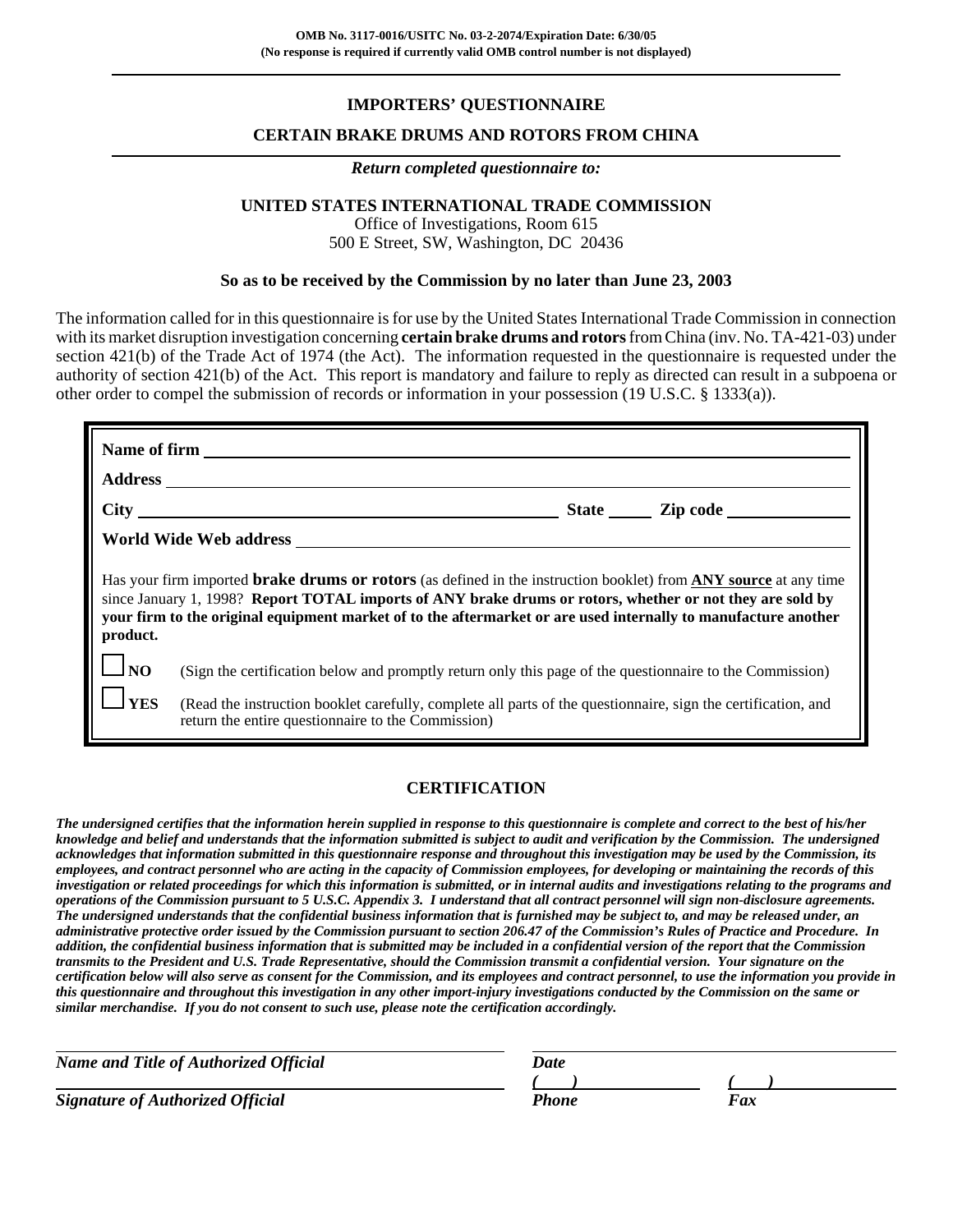# **PART I.**–**GENERAL QUESTIONS**

The questions in this questionnaire have been reviewed with market participants to ensure that issues of concern are adequately addressed and that data requests are sufficient, meaningful, and as limited as possible. Public reporting burden for this questionnaire is estimated to average 20 hours per response, including the time for reviewing instructions, searching existing data sources, gathering the data needed, and completing and reviewing the questionnaire. Send comments regarding the accuracy of this burden estimate or any other aspect of this collection of information, including suggestions for reducing the burden, to the Office of Investigations, U.S. International Trade Commission, 500 E Street, SW., Washington, DC 20436.

I-1. Please report below the actual number of hours required and the cost to your firm of preparing the reply to this questionnaire and completing the form.

| hours | dollars |
|-------|---------|
|       |         |

I-2. Provide the name and address of establishment(s) covered by this questionnaire (see page 3 of the instruction booklet for reporting guidelines). If your firm is publicly traded, please specify the stock exchange and trading symbol.

| $I-3$ . | Is your firm owned, in whole or in part, by any other firm? |  |  |  |  |  |
|---------|-------------------------------------------------------------|--|--|--|--|--|
|---------|-------------------------------------------------------------|--|--|--|--|--|

 $\Box$  No  $\Box$  Yes–List the following information.

|        | Firm name | Address                                                                                 | Extent of<br>ownership                                                                         |
|--------|-----------|-----------------------------------------------------------------------------------------|------------------------------------------------------------------------------------------------|
|        |           |                                                                                         |                                                                                                |
| $I-4.$ |           | Does your firm have any related firms, either domestic or foreign, which are engaged in | importing certain brake drums or rotors from China into the United States or which are engaged |
|        |           | in exporting certain brake drums or rotors from China to the United States?             |                                                                                                |

 $\Box$ No  $\Box$  Yes–List the following information.

Firm name Address Affiliation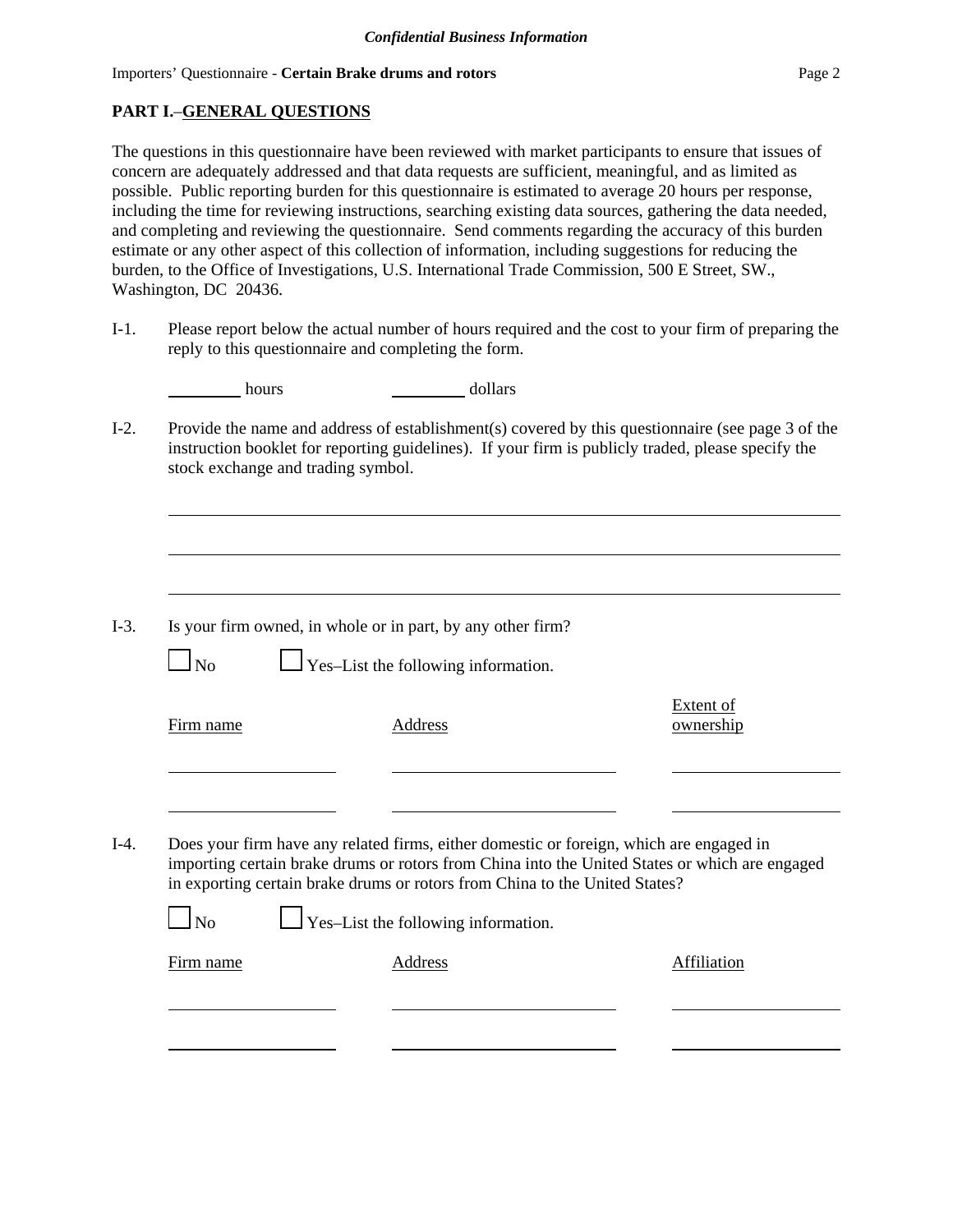# **PART I.**–**GENERAL QUESTIONS**–*Continued*

| $I-5.$  | Does your firm have any related firms, either domestic or foreign, which are engaged in the<br>production of certain brake drums or rotors? |                                                                                                                                                                                                            |                    |  |  |  |  |
|---------|---------------------------------------------------------------------------------------------------------------------------------------------|------------------------------------------------------------------------------------------------------------------------------------------------------------------------------------------------------------|--------------------|--|--|--|--|
|         | N <sub>o</sub>                                                                                                                              | Yes-List the following information.                                                                                                                                                                        |                    |  |  |  |  |
|         | Firm name                                                                                                                                   | <b>Address</b>                                                                                                                                                                                             | <b>Affiliation</b> |  |  |  |  |
|         |                                                                                                                                             |                                                                                                                                                                                                            |                    |  |  |  |  |
| I-6.    | More than one answer may be applicable.                                                                                                     | Please indicate the nature of your firm's importing operations on certain brake drums or rotors.                                                                                                           |                    |  |  |  |  |
|         | Importer of record                                                                                                                          | Takes title to the imported product(s)                                                                                                                                                                     |                    |  |  |  |  |
|         | Customs broker or freight forwarder<br>Consignee of the imported product(s)                                                                 |                                                                                                                                                                                                            |                    |  |  |  |  |
| $I-7.$  |                                                                                                                                             | If your firm is an importer of record of certain brake drums or rotors but is <b>not</b> the consignee,<br>please list the consignees below (company name, address, telephone, and individual to contact). |                    |  |  |  |  |
|         |                                                                                                                                             |                                                                                                                                                                                                            |                    |  |  |  |  |
| $I-8.$  | merchandise from, foreign trade zones or bonded warehouses.                                                                                 | Please indicate whether your firm enters certain brake drums or rotors into, or withdraws such                                                                                                             |                    |  |  |  |  |
|         | N <sub>o</sub><br>Foreign trade zones                                                                                                       | Yes                                                                                                                                                                                                        |                    |  |  |  |  |
|         | No<br><b>Bonded warehouses</b>                                                                                                              | Yes                                                                                                                                                                                                        |                    |  |  |  |  |
| $I-9.$  | importation under bond) program.                                                                                                            | Please indicate whether your firm imports certain brake drums or rotors under the TIB (temporary                                                                                                           |                    |  |  |  |  |
|         | N <sub>0</sub><br><b>Yes</b>                                                                                                                |                                                                                                                                                                                                            |                    |  |  |  |  |
| $I-10.$ |                                                                                                                                             | To your knowledge, have the products subject to this investigation been the subject of any other<br>import relief investigations in the United States or in any other countries?                           |                    |  |  |  |  |
|         | $\log$                                                                                                                                      | $\gamma$ es-Please specify.                                                                                                                                                                                |                    |  |  |  |  |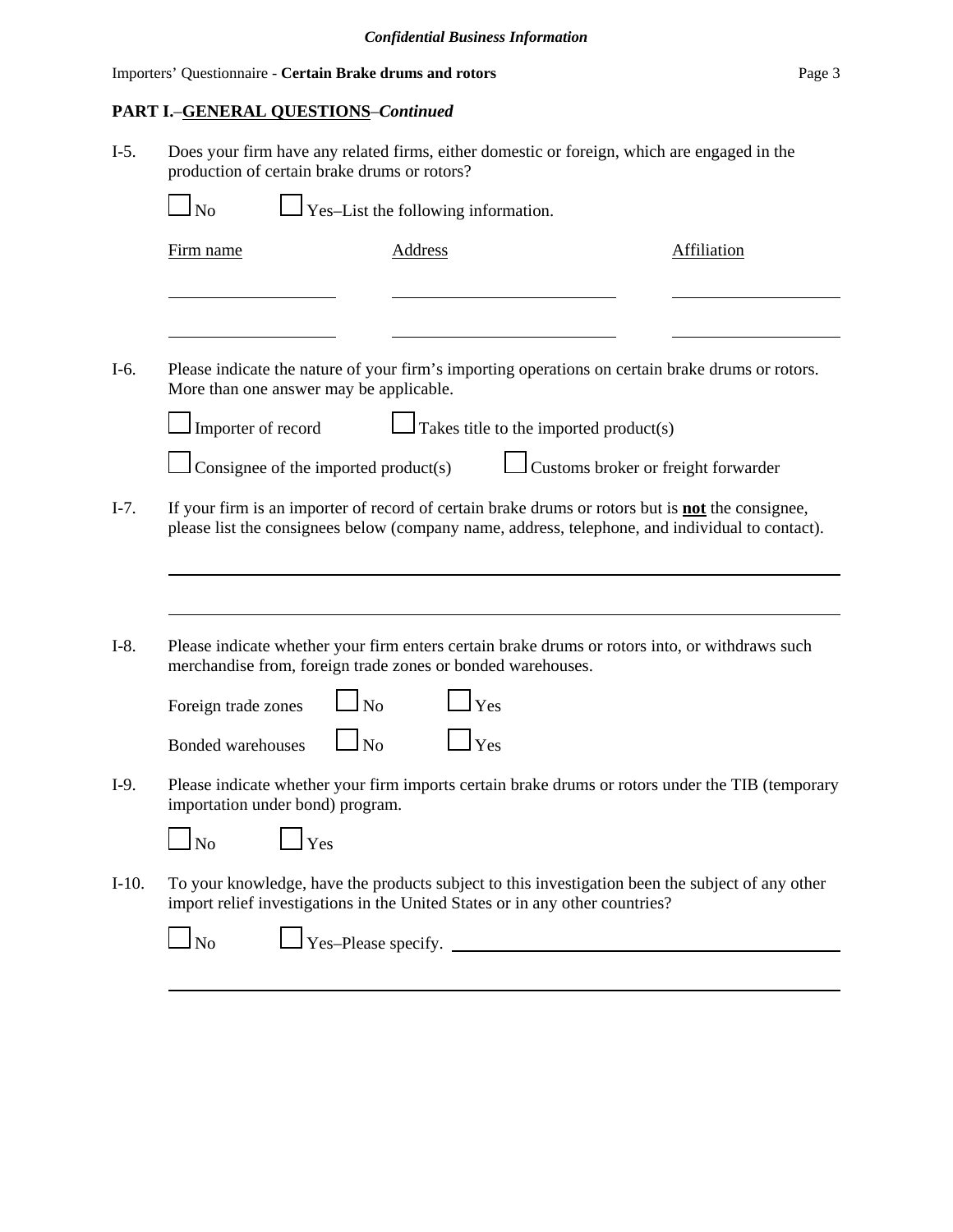# **PART II.**–**TRADE AND RELATED INFORMATION**

Further information on this part of the questionnaire can be obtained from Debra Baker (202-205-3180). **Supply all data requested on a calendar-year basis.**

II-1. Who should be contacted regarding the requested trade and related information?

| Name and title<br>Phone No.<br>Has your firm experienced any plant openings, relocations, expansions, acquisitions,<br>consolidations, closures, or prolonged shutdowns because of strikes or equipment failure, or any<br>other change in the character of your operations or organization relating to the importation of<br>certain brake drums or rotors since January 1, 1998?<br>Yes-Supply details as to the time, nature, and significance of such changes.<br>Has your firm imported or arranged for the importation of certain brake drums or rotors from<br>China for delivery after March 31, 2003? | E-mail address |                                                                                                                                                                                                |
|----------------------------------------------------------------------------------------------------------------------------------------------------------------------------------------------------------------------------------------------------------------------------------------------------------------------------------------------------------------------------------------------------------------------------------------------------------------------------------------------------------------------------------------------------------------------------------------------------------------|----------------|------------------------------------------------------------------------------------------------------------------------------------------------------------------------------------------------|
|                                                                                                                                                                                                                                                                                                                                                                                                                                                                                                                                                                                                                |                |                                                                                                                                                                                                |
|                                                                                                                                                                                                                                                                                                                                                                                                                                                                                                                                                                                                                |                |                                                                                                                                                                                                |
|                                                                                                                                                                                                                                                                                                                                                                                                                                                                                                                                                                                                                |                |                                                                                                                                                                                                |
|                                                                                                                                                                                                                                                                                                                                                                                                                                                                                                                                                                                                                |                |                                                                                                                                                                                                |
|                                                                                                                                                                                                                                                                                                                                                                                                                                                                                                                                                                                                                |                |                                                                                                                                                                                                |
|                                                                                                                                                                                                                                                                                                                                                                                                                                                                                                                                                                                                                |                |                                                                                                                                                                                                |
|                                                                                                                                                                                                                                                                                                                                                                                                                                                                                                                                                                                                                |                |                                                                                                                                                                                                |
| Yes-Indicate when such orders are to be delivered and the quantities involved.                                                                                                                                                                                                                                                                                                                                                                                                                                                                                                                                 |                |                                                                                                                                                                                                |
|                                                                                                                                                                                                                                                                                                                                                                                                                                                                                                                                                                                                                |                |                                                                                                                                                                                                |
|                                                                                                                                                                                                                                                                                                                                                                                                                                                                                                                                                                                                                |                |                                                                                                                                                                                                |
|                                                                                                                                                                                                                                                                                                                                                                                                                                                                                                                                                                                                                |                |                                                                                                                                                                                                |
|                                                                                                                                                                                                                                                                                                                                                                                                                                                                                                                                                                                                                |                |                                                                                                                                                                                                |
|                                                                                                                                                                                                                                                                                                                                                                                                                                                                                                                                                                                                                |                | If your firm also produces certain brake drums or rotors in the United States, please indicate your<br>reasons for importing this product. If your reasons differ by source, please elaborate. |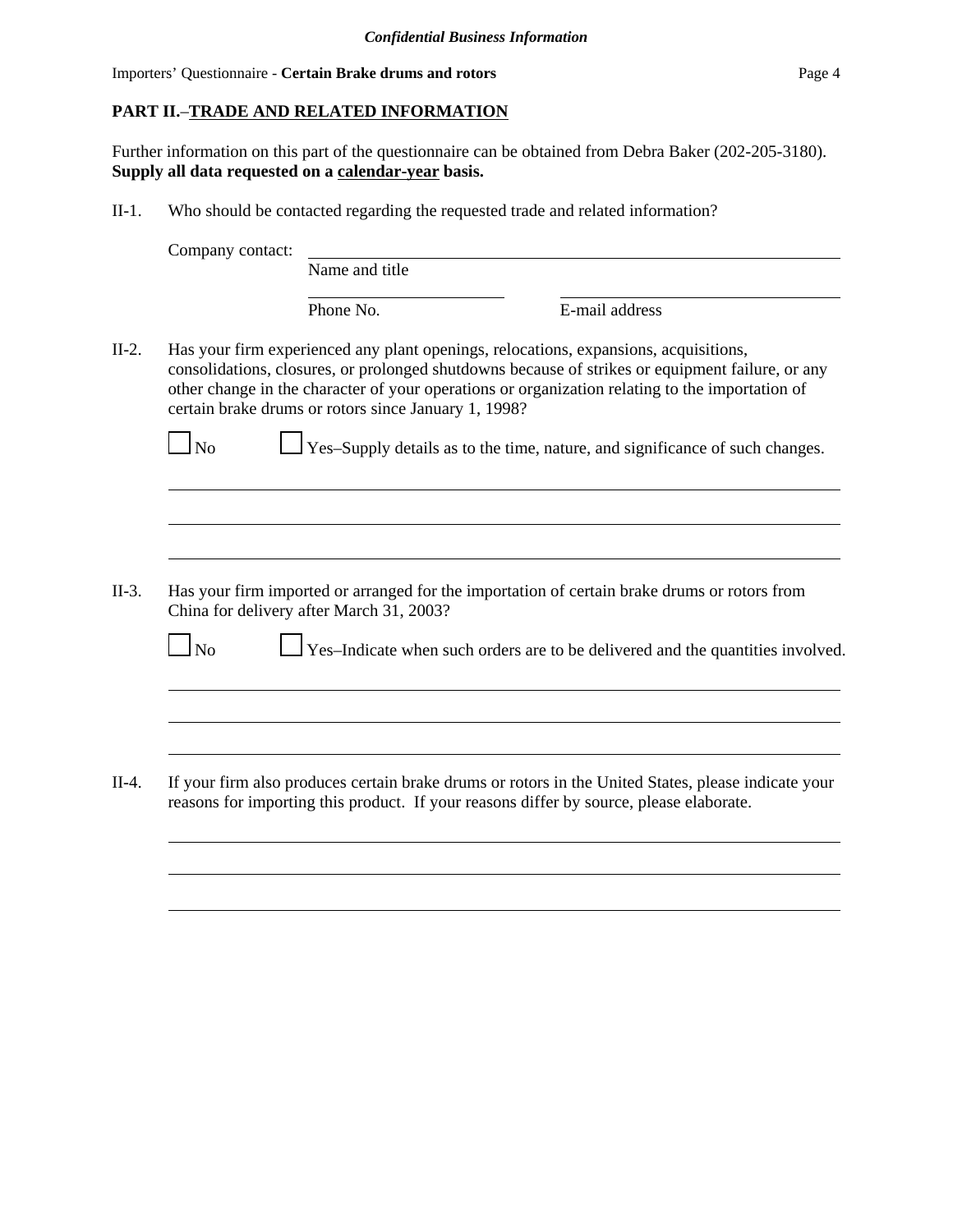# **PART II.**–**TRADE AND RELATED INFORMATION**–*Continued*

II-5. **IMPORTS BY SOURCE–CERTAIN BRAKE DRUMS**.–Report your firm's imports and your firm's shipments and inventories of aftermarket brake drums imported by your firm during the specified periods. (See definitions in the instruction booklet.) **Report separately for China and for all other sources combined. Photocopy as many pages as you need.**

| China                                                                                                                                                                                                                                                                                                                                                                                                        |      |                                             | All other sources combined <sup>1</sup> |      |      |      |               |
|--------------------------------------------------------------------------------------------------------------------------------------------------------------------------------------------------------------------------------------------------------------------------------------------------------------------------------------------------------------------------------------------------------------|------|---------------------------------------------|-----------------------------------------|------|------|------|---------------|
|                                                                                                                                                                                                                                                                                                                                                                                                              |      | (Quantity in 1,000 units, value in \$1,000) |                                         |      |      |      |               |
|                                                                                                                                                                                                                                                                                                                                                                                                              |      |                                             | <b>Calendar years</b>                   |      |      |      | January-March |
| Item                                                                                                                                                                                                                                                                                                                                                                                                         | 1998 | 1999                                        | 2000                                    | 2001 | 2002 | 2002 | 2003          |
| <b>BEGINNING-OF-PERIOD INVENTORIES</b><br>(quantity)                                                                                                                                                                                                                                                                                                                                                         |      |                                             |                                         |      |      |      |               |
| IMPORTS: <sup>2</sup>                                                                                                                                                                                                                                                                                                                                                                                        |      |                                             |                                         |      |      |      |               |
| Quantity of imports                                                                                                                                                                                                                                                                                                                                                                                          |      |                                             |                                         |      |      |      |               |
| Value of imports                                                                                                                                                                                                                                                                                                                                                                                             |      |                                             |                                         |      |      |      |               |
| <b>U.S. SHIPMENTS:</b>                                                                                                                                                                                                                                                                                                                                                                                       |      |                                             |                                         |      |      |      |               |
| <b>Commercial shipments:</b>                                                                                                                                                                                                                                                                                                                                                                                 |      |                                             |                                         |      |      |      |               |
| Quantity of commercial shipments                                                                                                                                                                                                                                                                                                                                                                             |      |                                             |                                         |      |      |      |               |
| Value of commercial shipments                                                                                                                                                                                                                                                                                                                                                                                |      |                                             |                                         |      |      |      |               |
| Internal consumption/company transfers:                                                                                                                                                                                                                                                                                                                                                                      |      |                                             |                                         |      |      |      |               |
| Quantity of internal consumption/<br>transfers                                                                                                                                                                                                                                                                                                                                                               |      |                                             |                                         |      |      |      |               |
| Value <sup>3</sup> of internal<br>consumption/transfers                                                                                                                                                                                                                                                                                                                                                      |      |                                             |                                         |      |      |      |               |
| <b>EXPORT SHIPMENTS:4</b>                                                                                                                                                                                                                                                                                                                                                                                    |      |                                             |                                         |      |      |      |               |
| Quantity of export shipments                                                                                                                                                                                                                                                                                                                                                                                 |      |                                             |                                         |      |      |      |               |
| Value of export shipments                                                                                                                                                                                                                                                                                                                                                                                    |      |                                             |                                         |      |      |      |               |
| <b>END-OF-PERIOD INVENTORIES<sup>5</sup></b><br>(quantity)                                                                                                                                                                                                                                                                                                                                                   |      |                                             |                                         |      |      |      |               |
| <b>U.S. COMMERCIAL SHIPMENTS TO:</b><br><b>Automotive parts distributors</b><br>(quantity)                                                                                                                                                                                                                                                                                                                   |      |                                             |                                         |      |      |      |               |
| Retail outlets (quantity)                                                                                                                                                                                                                                                                                                                                                                                    |      |                                             |                                         |      |      |      |               |
| All other firms <sup>6</sup> (quantity)                                                                                                                                                                                                                                                                                                                                                                      |      |                                             |                                         |      |      |      |               |
| <sup>1</sup> Please identify these sources:                                                                                                                                                                                                                                                                                                                                                                  |      |                                             |                                         |      |      |      |               |
| <sup>2</sup> Please identify the foreign producers, if known:                                                                                                                                                                                                                                                                                                                                                |      |                                             |                                         |      |      |      |               |
| <sup>3</sup> Sales to related firms (including internal consumption) must be valued at fair market value. In the event that you use a different<br>basis for valuing these sales within your company, please specify that basis (e.g., cost, cost plus, etc.) and provide value data using<br>that basis for 1997, 1998, 1999, 2000, 2001, and 2002: All the state of the state of the state of the state of |      |                                             |                                         |      |      |      |               |
| <sup>4</sup> Identify your principal export markets:                                                                                                                                                                                                                                                                                                                                                         |      |                                             |                                         |      |      |      |               |
| <sup>5</sup> Reconciliation of data.--Please note that the quantities reported above should reconcile as follows: beginning-of-period<br>inventories, plus imports, less total shipments, equals end-of-period inventories. Do the data reported reconcile?                                                                                                                                                  |      |                                             |                                         |      |      |      |               |

Yes No–Please explain: .

6 Identify the type(s) of firms: .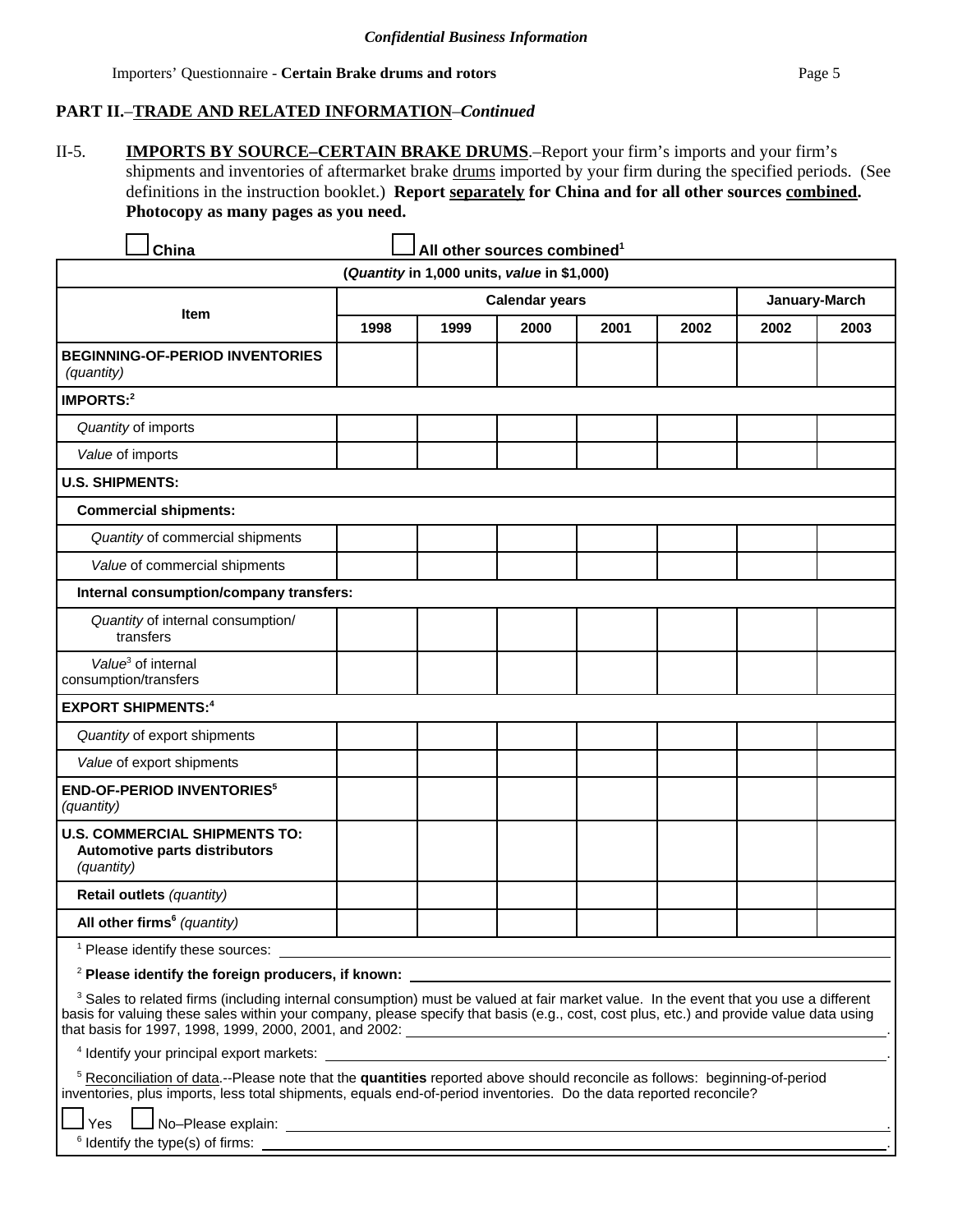# **PART II.**–**TRADE AND RELATED INFORMATION**–*Continued*

II-6. **IMPORTS BY SOURCE–CERTAIN BRAKE ROTORS**.–Report your firm's imports and your firm's shipments and inventories of aftermarket brake rotors imported by your firm during the specified periods. (See definitions in the instruction booklet.) **Report separately for China and for all other sources combined. Photocopy as many pages as you need.**

| China                                                                                                                                                                                                                                                                                                                                                                                      |      |                                             | All other sources combined <sup>1</sup> |      |      |      |               |
|--------------------------------------------------------------------------------------------------------------------------------------------------------------------------------------------------------------------------------------------------------------------------------------------------------------------------------------------------------------------------------------------|------|---------------------------------------------|-----------------------------------------|------|------|------|---------------|
|                                                                                                                                                                                                                                                                                                                                                                                            |      | (Quantity in 1,000 units, value in \$1,000) |                                         |      |      |      |               |
|                                                                                                                                                                                                                                                                                                                                                                                            |      |                                             | <b>Calendar years</b>                   |      |      |      | January-March |
| <b>Item</b>                                                                                                                                                                                                                                                                                                                                                                                | 1998 | 1999                                        | 2000                                    | 2001 | 2002 | 2002 | 2003          |
| <b>BEGINNING-OF-PERIOD INVENTORIES</b><br><i>(quantity)</i>                                                                                                                                                                                                                                                                                                                                |      |                                             |                                         |      |      |      |               |
| IMPORTS: <sup>2</sup>                                                                                                                                                                                                                                                                                                                                                                      |      |                                             |                                         |      |      |      |               |
| <b>Quantity of imports</b>                                                                                                                                                                                                                                                                                                                                                                 |      |                                             |                                         |      |      |      |               |
| Value of imports                                                                                                                                                                                                                                                                                                                                                                           |      |                                             |                                         |      |      |      |               |
| <b>U.S. SHIPMENTS:</b>                                                                                                                                                                                                                                                                                                                                                                     |      |                                             |                                         |      |      |      |               |
| <b>Commercial shipments:</b>                                                                                                                                                                                                                                                                                                                                                               |      |                                             |                                         |      |      |      |               |
| Quantity of commercial shipments                                                                                                                                                                                                                                                                                                                                                           |      |                                             |                                         |      |      |      |               |
| Value of commercial shipments                                                                                                                                                                                                                                                                                                                                                              |      |                                             |                                         |      |      |      |               |
| Internal consumption/company transfers:                                                                                                                                                                                                                                                                                                                                                    |      |                                             |                                         |      |      |      |               |
| Quantity of internal consumption/<br>transfers                                                                                                                                                                                                                                                                                                                                             |      |                                             |                                         |      |      |      |               |
| Value <sup>3</sup> of internal<br>consumption/transfers                                                                                                                                                                                                                                                                                                                                    |      |                                             |                                         |      |      |      |               |
| <b>EXPORT SHIPMENTS:4</b>                                                                                                                                                                                                                                                                                                                                                                  |      |                                             |                                         |      |      |      |               |
| Quantity of export shipments                                                                                                                                                                                                                                                                                                                                                               |      |                                             |                                         |      |      |      |               |
| Value of export shipments                                                                                                                                                                                                                                                                                                                                                                  |      |                                             |                                         |      |      |      |               |
| <b>END-OF-PERIOD INVENTORIES<sup>5</sup></b><br>(quantity)                                                                                                                                                                                                                                                                                                                                 |      |                                             |                                         |      |      |      |               |
| <b>U.S. COMMERCIAL SHIPMENTS TO:</b><br>Automotive parts distributors<br>(quantity)                                                                                                                                                                                                                                                                                                        |      |                                             |                                         |      |      |      |               |
| Retail outlets (quantity)                                                                                                                                                                                                                                                                                                                                                                  |      |                                             |                                         |      |      |      |               |
| All other firms <sup>6</sup> (quantity)                                                                                                                                                                                                                                                                                                                                                    |      |                                             |                                         |      |      |      |               |
| <sup>1</sup> Please identify these sources:                                                                                                                                                                                                                                                                                                                                                |      |                                             |                                         |      |      |      |               |
| <sup>2</sup> Please identify the foreign producers, if known:                                                                                                                                                                                                                                                                                                                              |      |                                             |                                         |      |      |      |               |
| <sup>3</sup> Sales to related firms (including internal consumption) must be valued at fair market value. In the event that you use a<br>different basis for valuing these sales within your company, please specify that basis (e.g., cost, cost plus, etc.) and provide<br>value data using that basis for 1997, 1998, 1999, 2000, 2001, and 2002: [Croce Management Content of the Unit |      |                                             |                                         |      |      |      |               |
|                                                                                                                                                                                                                                                                                                                                                                                            |      |                                             |                                         |      |      |      |               |
| <sup>5</sup> Reconciliation of data.--Please note that the quantities reported above should reconcile as follows: beginning-of-period<br>inventories, plus imports, less total shipments, equals end-of-period inventories. Do the data reported reconcile?<br>Yes<br>$\delta$ identify the type(s) of firms: $\delta$                                                                     |      |                                             |                                         |      |      |      |               |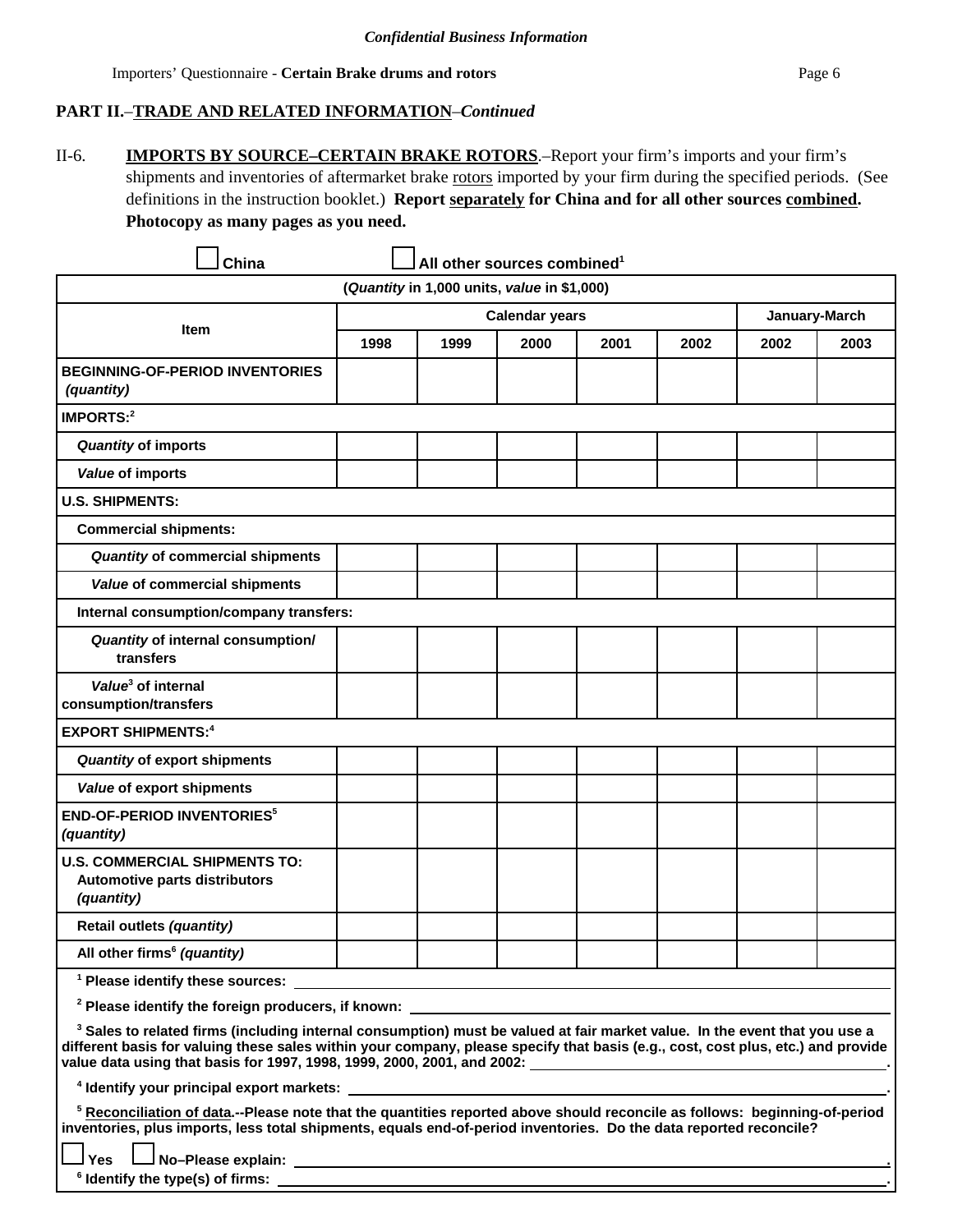### **PART II.**–**TRADE AND RELATED INFORMATION**–*Continued*

II-7. **IMPORTS BY SOURCE–ALL BRAKE DRUMS AND ROTORS**.–Report your firm's imports of the products listed below (see definitions in the instruction booklet). **Report separately for China and for all other sources combined. Photocopy as many pages as you need.**

|                                                   |      | (Quantity in 1,000 units, value in \$1,000) |                       |      |      |      |               |
|---------------------------------------------------|------|---------------------------------------------|-----------------------|------|------|------|---------------|
|                                                   |      |                                             | <b>Calendar years</b> |      |      |      | January-March |
| <b>Item</b>                                       | 1998 | 1999                                        | 2000                  | 2001 | 2002 | 2002 | 2003          |
| AFTERMARKET (NON-OEM) BRAKE DRUMS: <sup>12</sup>  |      |                                             |                       |      |      |      |               |
| Quantity of imports                               |      |                                             |                       |      |      |      |               |
| Value of imports                                  |      |                                             |                       |      |      |      |               |
| AFTERMARKET (NON-OEM) BRAKE ROTORS: <sup>13</sup> |      |                                             |                       |      |      |      |               |
| Quantity of imports                               |      |                                             |                       |      |      |      |               |
| Value of imports                                  |      |                                             |                       |      |      |      |               |
| Value of commercial shipments                     |      |                                             |                       |      |      |      |               |
| <b>OEM BRAKE DRUMS:1</b>                          |      |                                             |                       |      |      |      |               |
| Quantity of imports                               |      |                                             |                       |      |      |      |               |
| Value of imports                                  |      |                                             |                       |      |      |      |               |
| <b>OEM BRAKE ROTORS:1</b>                         |      |                                             |                       |      |      |      |               |
| Quantity of imports                               |      |                                             |                       |      |      |      |               |
| Value of imports                                  |      |                                             |                       |      |      |      |               |
| <b>ALL OTHER BRAKE DRUMS:4</b>                    |      |                                             |                       |      |      |      |               |
| Quantity of imports                               |      |                                             |                       |      |      |      |               |
| Value of imports                                  |      |                                             |                       |      |      |      |               |
| ALL OTHER BRAKE ROTORS: <sup>4</sup>              |      |                                             |                       |      |      |      |               |
| Quantity of imports                               |      |                                             |                       |      |      |      |               |
| Value of imports                                  |      |                                             |                       |      |      |      |               |

reported in section II-5.<br><sup>3</sup> If you are completing this page for China, reported quantities and values for these brake rotors should equal those **reported in section II-6. 4**

 **ALL OTHER BRAKE DRUMS AND ROTORS consist of any brake drums and rotors which (1) are NOT made of gray cst iron and (2) do NOT range in diameter from 8 to 16 inches (20.32 to 40.64 centimeters) of weight from 8 to 45 pounds (3.63 to 20.41 kilograms).**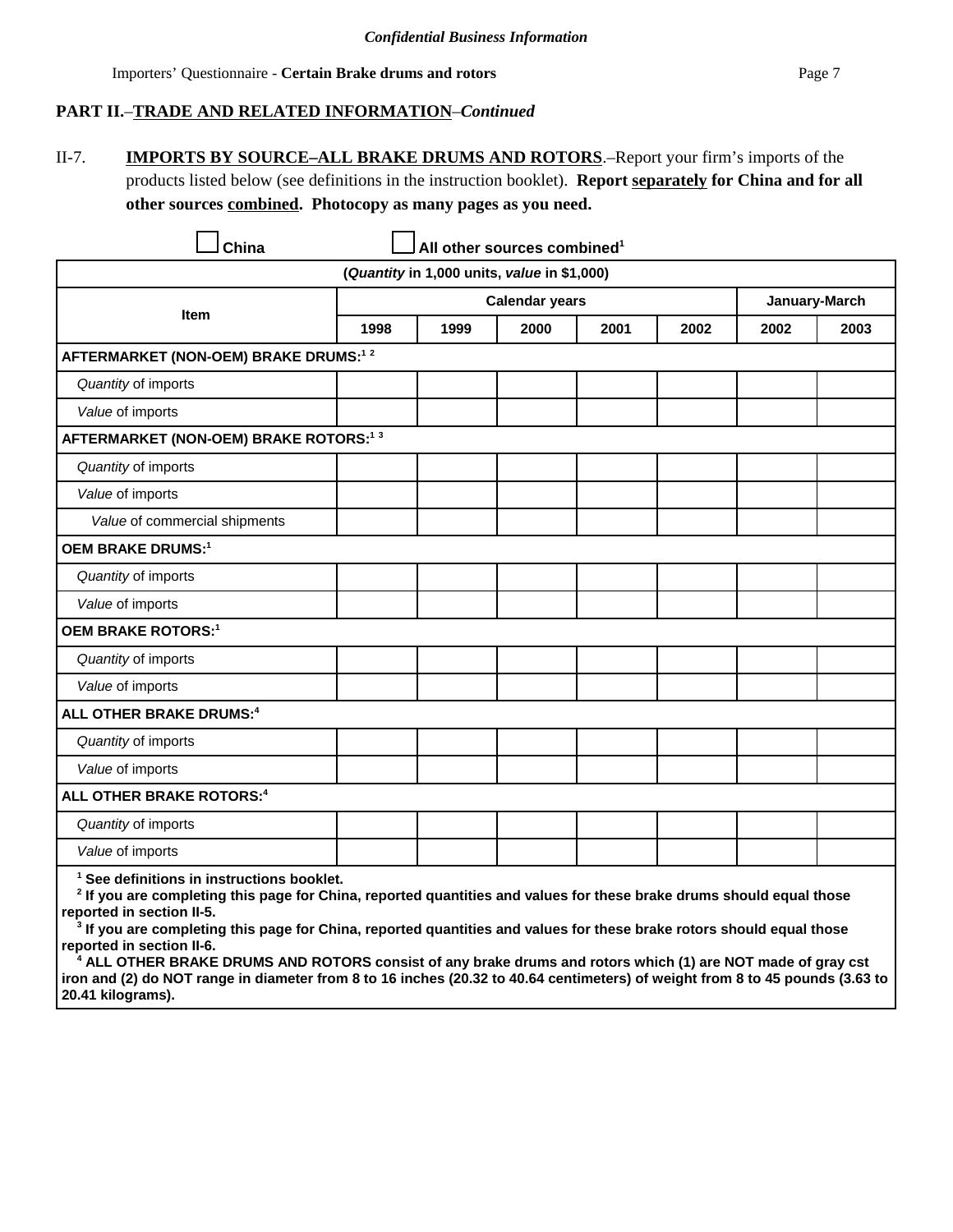## **PART II.--TRADE AND RELATED INFORMATION--***Continued*

### II-8. **COMPARABILITY OF AFTERMARKET AND OEM BRAKE DRUMS AND ROTORS** .--

Please describe the differences and similarities in aftermarket and OEM brake drums and rotors for the following factors: (a) **physical properties**; (b) **manufacturing processes**–where and how they are made; (c) **end uses**; and (d) **channels of distribution**--describe the specific customer requirements and channels of distribution/market situation in which the products are sold. Use additional pages as necessary.

> $\overline{a}$  $\overline{a}$

> $\overline{a}$  $\overline{a}$

### **(a) Physical properties:**

**(b) Manufacturing processes**:

**(c) End uses:**

**(d) Channels of distribution:**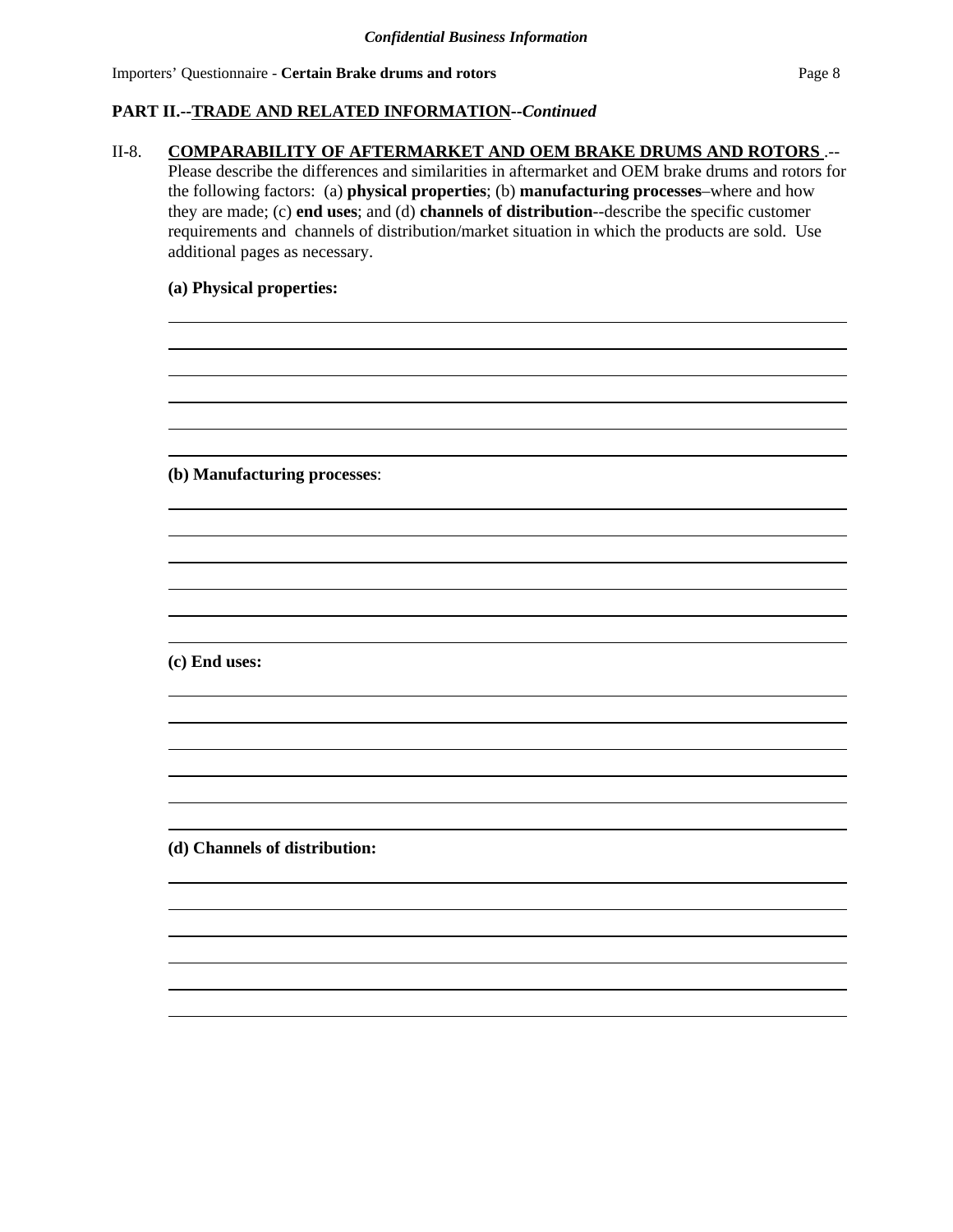# **PART III.**–**PRICING AND MARKET FACTORS**

Further information on this part of the questionnaire can be obtained from Gerry Benedick (202-205-3270 or gbenedick@usitc.gov).

III-1. Who should be contacted regarding the requested pricing and related information?

Company contact:

Name and title

Phone No. **E**-mail address

# **Section III-A.**–**PRICE DATA**

This section requests quarterly price and quantity data concerning your firm's U.S. commercial shipments to unrelated U.S. warehouse distributors of certain aftermarket (non-OEM) brake drums or rotors during January 1998-March 2003 (see definitions in the instructions booklet). **Report data only for products imported and sold by your firm in the United States.**

**COPY THE FOLLOWING PAGE AS NECESSARY**. Complete a separate page for each of the brake drum and rotor products listed below that are imported from China and sold by your firm in the aftermarket to warehouse distributors:

| <b>Product 1:</b> |  | Aftermarket (non-OEM) brake drums, AIMCO part number 8939 |  |
|-------------------|--|-----------------------------------------------------------|--|
|-------------------|--|-----------------------------------------------------------|--|

**Product 2: Aftermarket (non-OEM) brake drums, AIMCO part number 8940**

**Product 3: Aftermarket (non-OEM) brake rotors, AIMCO part number 5115**

**Product 4: Aftermarket (non-OEM) brake rotors, AIMCO part number 5329**

Please note that total dollar values should be on an f.o.b. U.S. point of shipment basis (i.e., should not include U.S.-inland transportation costs) and on a delivered basis to your warehouse-distributor customers (i.e., should include U.S.-inland transportation costs). Total dollar values should reflect the FINAL NET amount paid to you (i.e., should be net of all deductions for discounts, rebates, and any U.S. freight to your customers' receiving points that was absorbed by your firm).

Please report below the approximate number of different certain brake drum and certain brake rotor products that your firm imported from China each year for the U.S. market during 1998-2002.

| Year: | Brake drum products | Brake rotor products |
|-------|---------------------|----------------------|
| 1998  |                     |                      |
| 1999  |                     |                      |
| 2000  |                     |                      |
| 2001  |                     |                      |
| 2002  |                     |                      |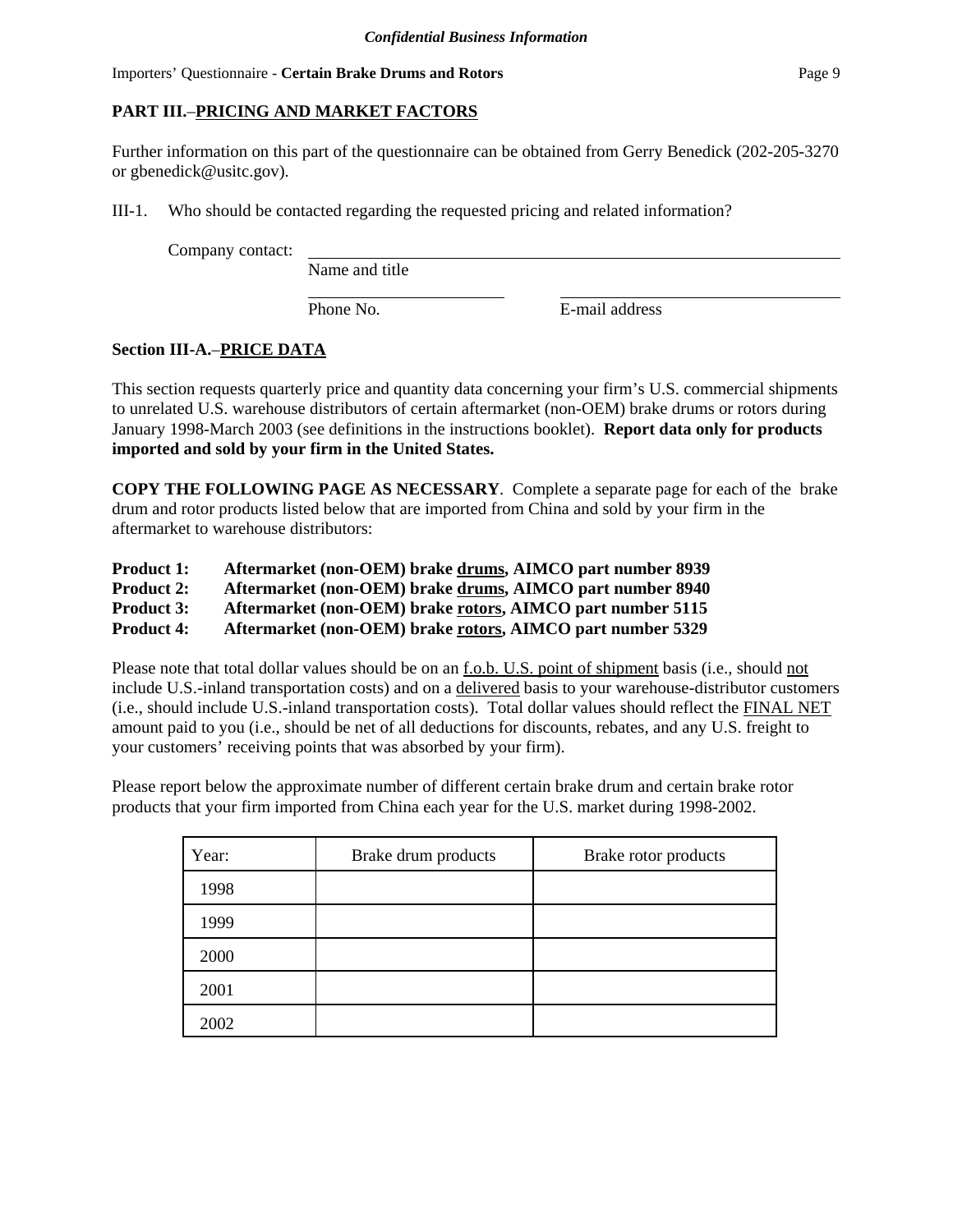### **PART III.**–**PRICING AND MARKET FACTORS**–*Continued*

# **Section III-A.**–**PRICE DATA**–*Continued*

**Product 1** Product 2 Product 3 Product 4 **(Check one box for each page)**

|                                                                                                                                                                                                                                                                                                                                                                                         |                    | (Value in dollars, quantity in units) |                    |          |
|-----------------------------------------------------------------------------------------------------------------------------------------------------------------------------------------------------------------------------------------------------------------------------------------------------------------------------------------------------------------------------------------|--------------------|---------------------------------------|--------------------|----------|
| <b>Period of shipment</b>                                                                                                                                                                                                                                                                                                                                                               | Value <sup>1</sup> | Quantity                              | Value <sup>2</sup> | Quantity |
| 1998:                                                                                                                                                                                                                                                                                                                                                                                   |                    |                                       |                    |          |
| Jan.-Mar.                                                                                                                                                                                                                                                                                                                                                                               |                    |                                       |                    |          |
| Apr.-June                                                                                                                                                                                                                                                                                                                                                                               |                    |                                       |                    |          |
| July-Sept.                                                                                                                                                                                                                                                                                                                                                                              |                    |                                       |                    |          |
| Oct.-Dec.                                                                                                                                                                                                                                                                                                                                                                               |                    |                                       |                    |          |
| 1999:                                                                                                                                                                                                                                                                                                                                                                                   |                    |                                       |                    |          |
| Jan.-Mar.                                                                                                                                                                                                                                                                                                                                                                               |                    |                                       |                    |          |
| Apr.-June                                                                                                                                                                                                                                                                                                                                                                               |                    |                                       |                    |          |
| July-Sept.                                                                                                                                                                                                                                                                                                                                                                              |                    |                                       |                    |          |
| Oct.-Dec.                                                                                                                                                                                                                                                                                                                                                                               |                    |                                       |                    |          |
| 2000:                                                                                                                                                                                                                                                                                                                                                                                   |                    |                                       |                    |          |
| Jan.-Mar.                                                                                                                                                                                                                                                                                                                                                                               |                    |                                       |                    |          |
| Apr.-June                                                                                                                                                                                                                                                                                                                                                                               |                    |                                       |                    |          |
| July-Sept.                                                                                                                                                                                                                                                                                                                                                                              |                    |                                       |                    |          |
| Oct.-Dec.                                                                                                                                                                                                                                                                                                                                                                               |                    |                                       |                    |          |
| 2001:                                                                                                                                                                                                                                                                                                                                                                                   |                    |                                       |                    |          |
| Jan.-Mar.                                                                                                                                                                                                                                                                                                                                                                               |                    |                                       |                    |          |
| Apr.-June                                                                                                                                                                                                                                                                                                                                                                               |                    |                                       |                    |          |
| July-Sept.                                                                                                                                                                                                                                                                                                                                                                              |                    |                                       |                    |          |
| Oct.-Dec.                                                                                                                                                                                                                                                                                                                                                                               |                    |                                       |                    |          |
| 2002:                                                                                                                                                                                                                                                                                                                                                                                   |                    |                                       |                    |          |
| Jan.-Mar.                                                                                                                                                                                                                                                                                                                                                                               |                    |                                       |                    |          |
| Apr.-June                                                                                                                                                                                                                                                                                                                                                                               |                    |                                       |                    |          |
| July-Sept.                                                                                                                                                                                                                                                                                                                                                                              |                    |                                       |                    |          |
| Oct.-Dec.                                                                                                                                                                                                                                                                                                                                                                               |                    |                                       |                    |          |
| 2003:                                                                                                                                                                                                                                                                                                                                                                                   |                    |                                       |                    |          |
| Jan.-Mar.                                                                                                                                                                                                                                                                                                                                                                               |                    |                                       |                    |          |
| <sup>1</sup> Net values (i.e., gross sales values less all discounts, allowances, rebates, absorbed freight, and the value of<br>returned goods), f.o.b. your U.S. point of shipment.<br><sup>2</sup> Net values (i.e., gross sales values less all discounts, allowances, rebates, absorbed freight, and the value of<br>returned goods), delivered to your U.S. customers' locations. |                    |                                       |                    |          |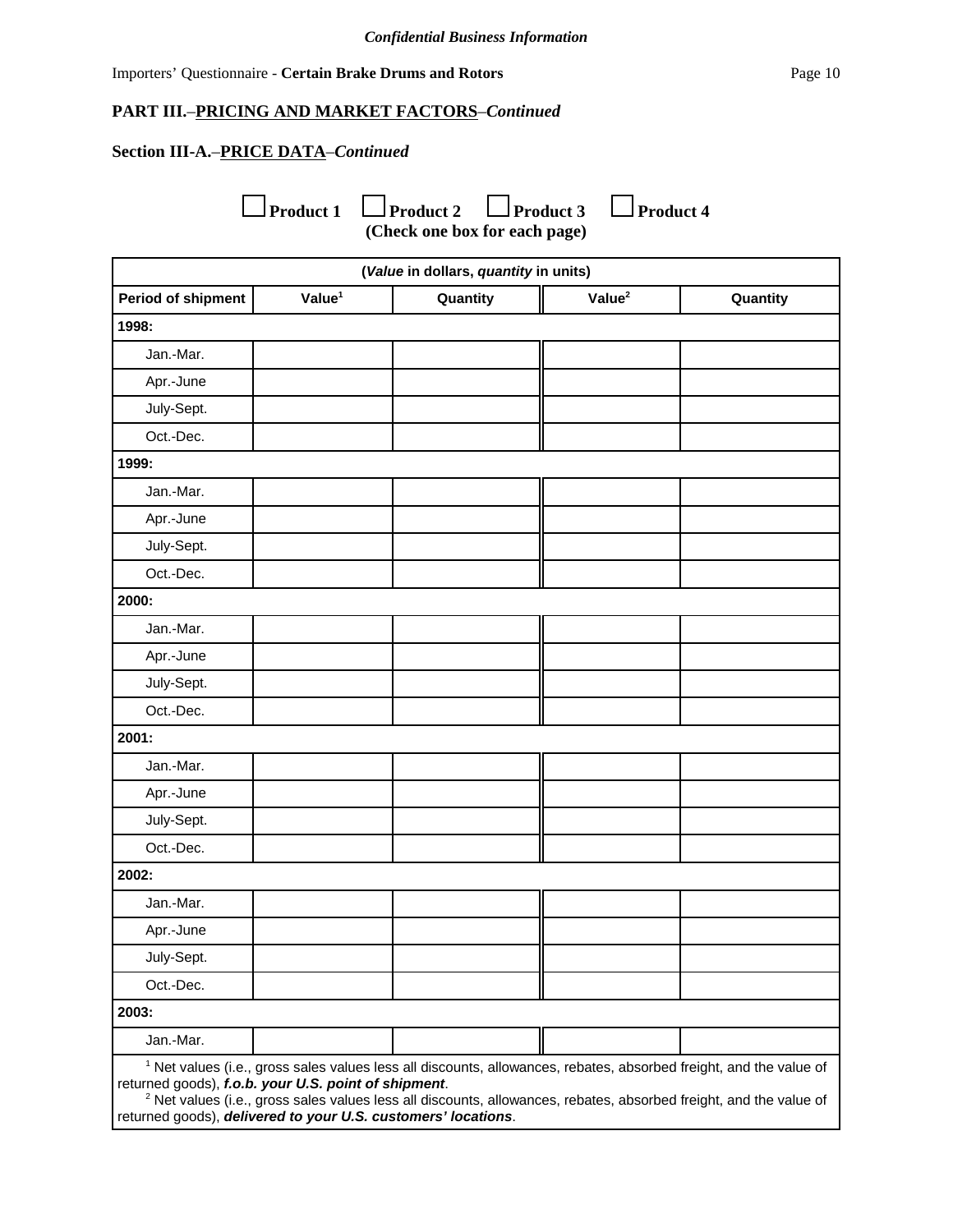Unless otherwise instructed, please answer all questions in the rest of part III based on your firm's total sales of its imported Chinese certain brake drums and rotors to U.S. customers during January 1998- March 2003. If your responses differ by sales to different types of U.S. customers (wholesale distributors, jobbers, etc.), by specific products that you produce, or by brake drums versus brake rotors, please explain in the margin or attach a separate response. **Please respond fully to the questions and attach additional pages of discussion as needed; identify attached responses with the question number.**

# **Section III-B.**–**PRICING PRACTICES**

III-B-1. Please report below your firm's total U.S. sales quantity (in units) of its imported certain brake drums and certain brake rotors from China during January 1998-March 2003 that were on a (1) long-term contract basis (multiple deliveries for more than 12 months after the purchase agreement), (2) short-term contract basis (multiple deliveries up to 12 months), and (3) spot sales basis (usually one-time delivery, within 30 days of the purchase agreement).

| Type of Sale:        | Brake drums | Brake rotors |
|----------------------|-------------|--------------|
| Long-term contracts  |             |              |
| Short-term contracts |             |              |
| Spot sales           |             |              |

- III-B-2. Please discuss the following provisions of your U.S. sales on a typical long-term contract basis that involved your imported Chinese certain brake drums and rotors.
	- (a) What is the average duration of a contract?
	- (b) How frequently are contracts renegotiated?
	- (c) Does the contract fix quantity, price, or both?
	- (d) Does the contract have a meet or release provision?
	- (e) What are the standard quantity requirements, if any?
	- (f) What is the price premium for sub-minimum shipments? percent

Identify below the top two factors, in descending order, discussed/considered between your firm and its U.S. customers in arriving at a price for a typical long-term contract sale. If your firm uses/issues price lists, please enclose a copy of your most recent price list with your submission.

1.

2.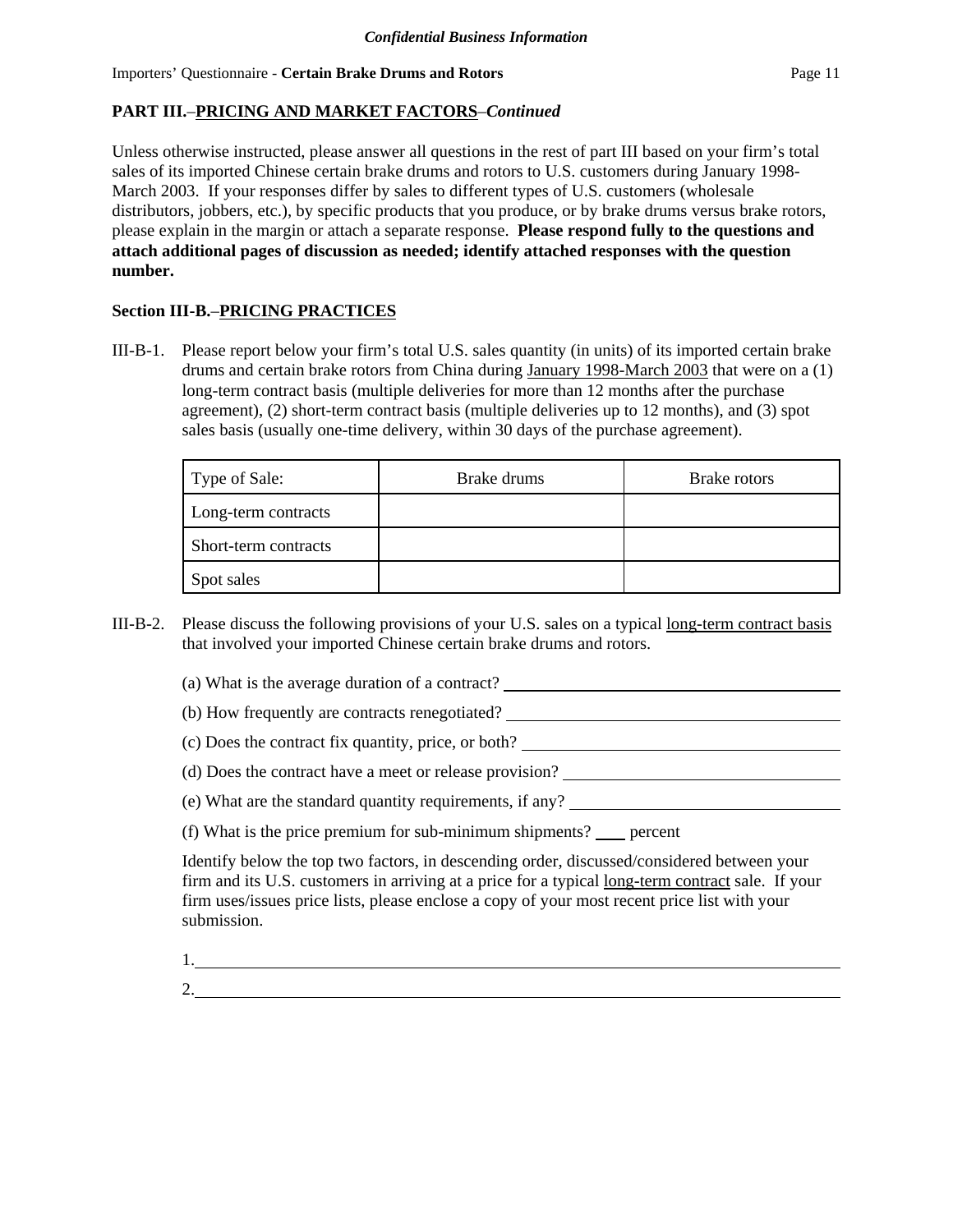#### **Section III-B.–PRICING PRACTICES–***Continued*

- III-B-3. Please discuss the following provisions of your U.S. sales on a typical short-term contract basis that involved your imported Chinese certain brake drums and rotors.
	- (a) What is the average duration of a contract?
	- (b) How frequently are contracts renegotiated?
	- (c) Does the contract fix quantity, price, or both?
	- (d) Does the contract have a meet or release provision?
	- (e) What are the standard quantity requirements, if any?
	- (f) What is the price premium for sub-minimum shipments?  $\qquad$  percent

Identify below the top three factors, in descending order, discussed/considered between your firm and its U.S. customers in arriving at a price for a typical short-term contract sale. If your firm uses/issues price lists, please enclose a copy of your most recent price list with your submission.

| . . |  |  |  |
|-----|--|--|--|
|     |  |  |  |

- III-B-4. Identify below the top two factors, in descending order, discussed/considered between your firm and its U.S. customers in arriving at a price for a typical spot sale. If your firm uses/issues price lists, please enclose a copy of your most recent price list with your submission.
	- 1. 2.
- III-B-5. What are your firm's typical sales terms for its imported Chinese certain brake drums and rotors shipped to U.S. customers (e.g., 2/10 net 30 days, net 30 days, etc.)

?

III-B-6. a) On what basis does your firm typically quote prices of its imported Chinese certain brake drums and rotors to its U.S. customers: f.o.b. plant/warehouse \_\_\_\_ or delivered \_\_\_\_\_ ? (Check one)

b) If f.o.b., do your customers typically arrange the freight \_\_\_\_ or does your firm arrange the freight \_\_\_\_? (Check one)

c) If your firm arranges freight on its f.o.b. sales, does it typically prepay the freight \_\_\_\_ or send the products freight collect \_\_\_\_? (Check one)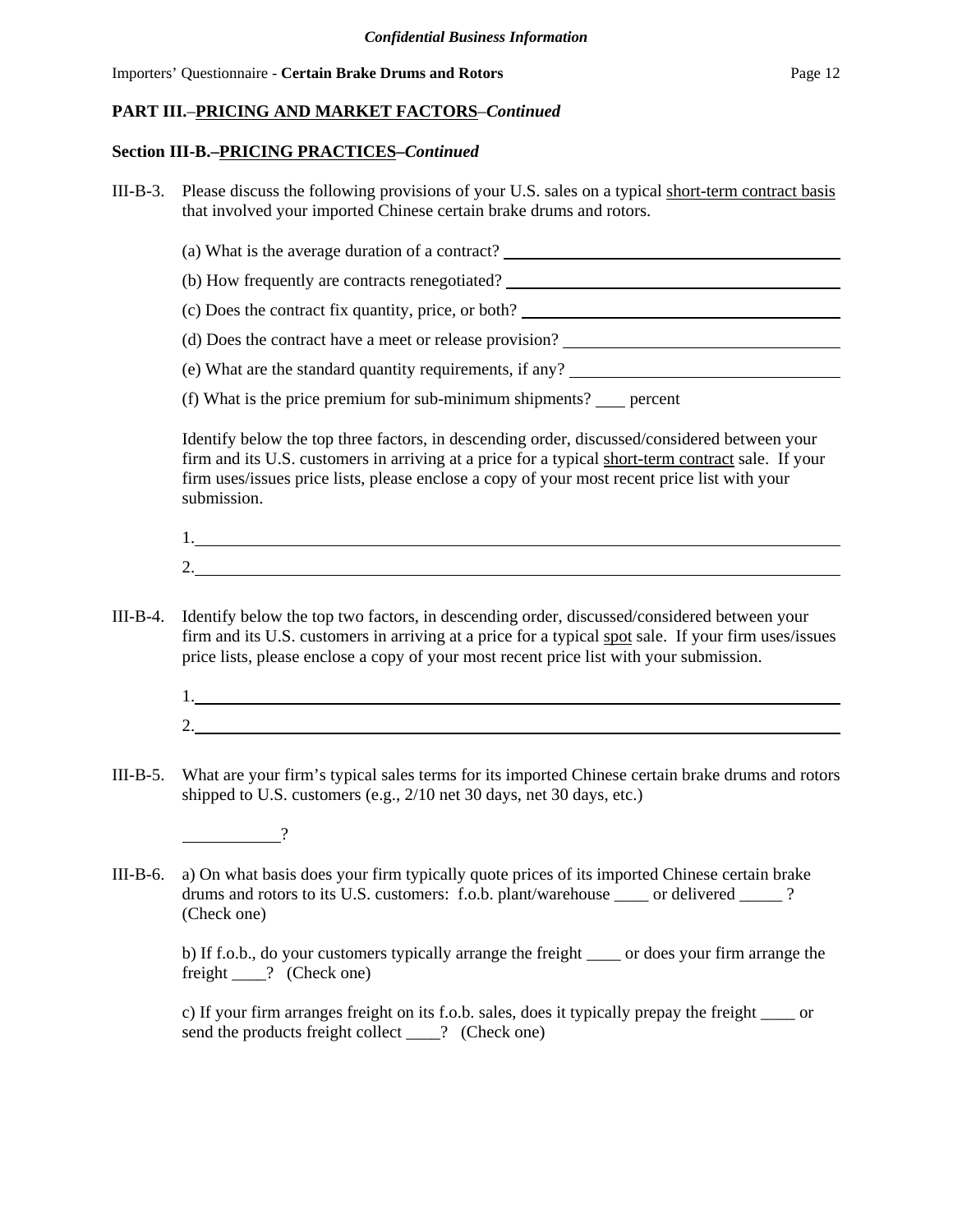## **PART III.**–**PRICING AND MARKET FACTORS**–*Continued*

#### **Section III-B.–PRICING PRACTICES–***Continued*

III-B-6. d) Does your firm ever pay freight to your U.S. customers' locations *without charging for this cost*? Yes \_\_\_\_ No \_\_\_\_? (Check one)

If yes--

| Please indicate the sales volume (number of units or value in dollars) or other requirement(s) |
|------------------------------------------------------------------------------------------------|
| that must be met for your firm to absorb U.S. shipping charges for delivery to your customers' |
| facilities. Also indicate whether such requirements involve purchases of only certain brake    |
| drums and rotors or include other products as well (identify any other products).              |

Please report below the total value (in dollars) of U.S. freight charges that your firm absorbed based on all its U.S. shipments of its imported Chinese certain brake drums and rotors during January 1998-March 2003.

III-B-7. Please describe your firm's discount policy (quantity discounts, annual total volume (quantity or value) based discounts, etc.). Do not include any payment discount covered in question III-B-5. Also indicate whether such discount bases involve purchases of only certain brake drums and rotors or include other products as well (identify any other products).

III-B-8. Please discuss below how your firm's selling prices of its certain brake drums and rotors may differ by type of customer (e.g., wholesale distributor, jobber, etc.), by type of sale (e.g., longterm contracts, short-term contracts, and spot sales), and by any other considerations.

| Other: |  |  |  |
|--------|--|--|--|
|        |  |  |  |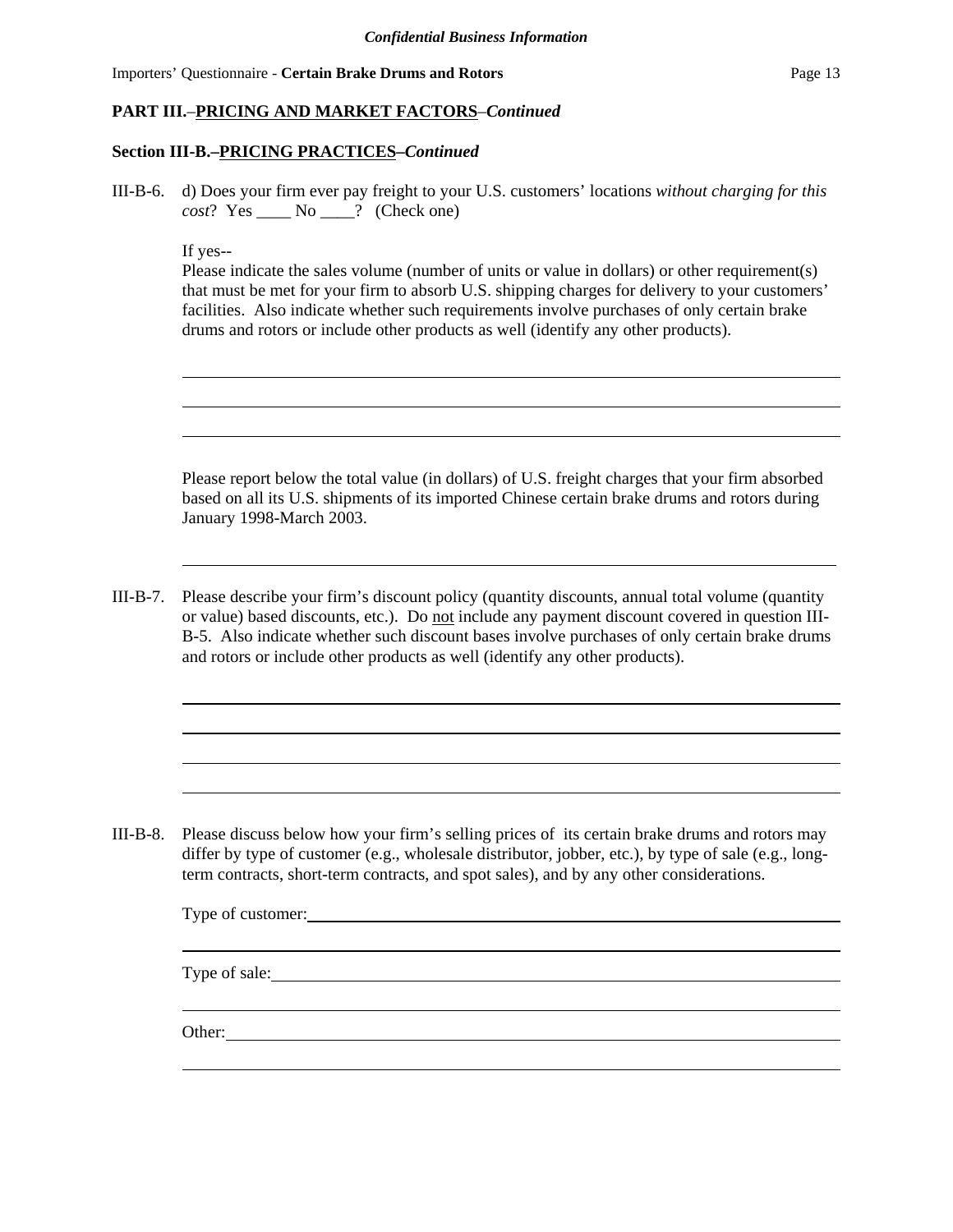## **Section III-C.–FACTORS AFFECTING PRICING**

III-C-1. a) Approximately what share of the total sales quantity (in units) of your firm's domestic shipments of its imported Chinese certain brake drums and its imported Chinese certain rotors occurred within the distances specified below during January 1998-March 2003? Also, for each distance category, approximately what percent of the total net f.o.b sales value of these products was accounted for by U.S.-inland transportation costs and what was the typical transportation mode (truck-T, rail-R, or air-A)?

|                                               | Certain brake drums                   |                  |      | Certain brake rotors         |                  |      |
|-----------------------------------------------|---------------------------------------|------------------|------|------------------------------|------------------|------|
|                                               | Shipment<br>share                     | Freight<br>share | Mode | Shipment<br>share            | Freight<br>share | Mode |
| Within 100 miles of your<br>plant/warehouse   | %                                     | %                |      | $\%$                         | %                |      |
| 100 to 500 miles from your<br>plant/warehouse | $\%$                                  | $\%$             |      | $\%$                         | $\%$             |      |
| Over 500 miles from your<br>plant/warehouse   | $\frac{0}{0}$<br>100<br>TOTAI<br>$\%$ | $\%$             |      | $\frac{0}{0}$<br>100<br>$\%$ | $\%$             |      |

b) Do U.S. freight-cost shares reported for the longer distances represent a competitive disadvantage for your firm vis-a-vis U.S. producers or other U.S. importers of certain brake drums and rotors? Yes \_\_\_\_ No \_\_\_\_ (Check one) If yes, please discuss the extent of the disadvantage, the geographic area(s) involved, and identify any such firms and the country(ies) of origin of the brake drums and rotors they sell.

c) What is the geographic market area in the United States served by your firm's imported Chinese certain brake drums and rotors? Note any changes in market area since January 1998.

IV-C-2. a) What is the average lead time (in days) between a customer's order and the date of delivery for your firm's U.S. shipments of its imported Chinese certain brake drums and rotors from its from its U.S. inventory and, if applicable, from production facilities in China?

Shipments from U.S. inventory\_\_\_\_\_\_\_\_\_\_\_\_\_\_\_\_\_\_\_\_

Shipments from China\_\_\_\_\_\_\_\_\_\_\_\_\_\_\_\_\_\_\_\_\_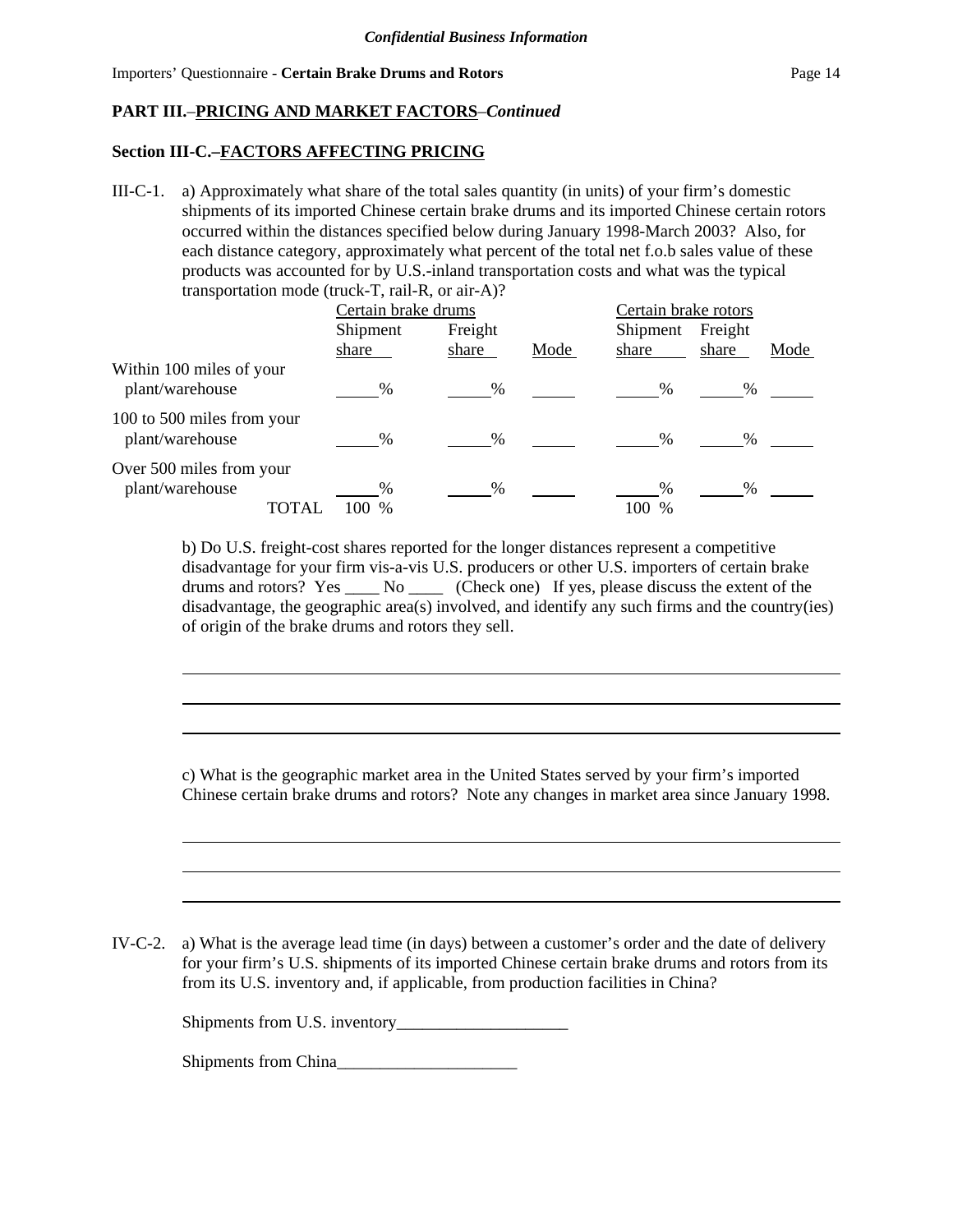## **PART III.**–**PRICING AND MARKET FACTORS**–*Continued*

#### **Section III-C.–FACTORS AFFECTING PRICING–***Continued*

III-C-2. b) Have average lead times changed since January 1998? Yes  $\sim$  No  $\sim$  (Check one) If yes, note dates of any changes and explain how and why lead times changed and the significance it had on your ability to compete with the U.S. produced Chinese certain brake drums and rotors.

III-C-3. Does your firm sell its imported Chinese certain brake drums and rotors over the internet?



If yes–

Please report the value (in dollars net f.o.b. your U.S. selling location(s)) of your firm's total U.S. sales of its imported Chinese certain brake drum and rotors during January 1998-March 2003 that were accounted for by internet sales. Also explain the impact such sales have had on your U.S. selling prices and quantities during this period.

III-C-4. Have fluctuations in China's currency exchange rate with the U.S. dollar (Chinese yuan/U.S. dollar exchange rate) affected U.S. dollar prices of your imported Chinese certain brake drums and rotors during January 1998-March 2003?



If yes–

Please specify the exchange rate changes (in Chinese yuan per U.S. dollar), the resulting change in the U.S. dollar purchase prices of the imported Chinese certain brake drums and rotors, the period(s) when the exchange rate and U.S. dollar prices of the subject imported products changed, and any impact such changes had on the quantity of your U.S. imports of these products. For U.S. sales of the imported Chinese certain brake drums and rotors, discuss separately the impact of exchange rates on your U.S. dollar selling prices of these products to U.S. customers.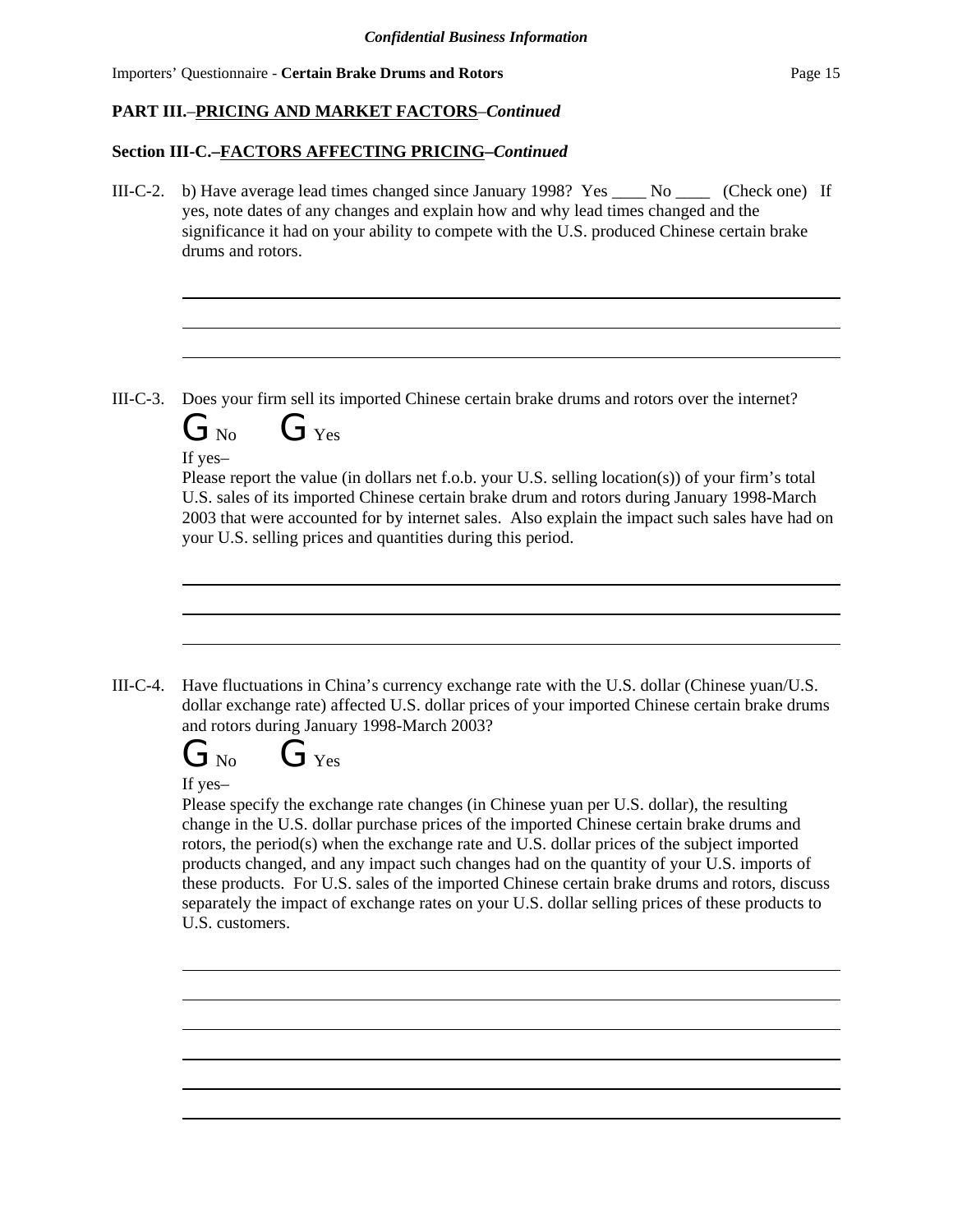# **PART III.**–**PRICING AND MARKET FACTORS**–*Continued*

### **Section III-C.–FACTORS AFFECTING PRICING–***Continued*

III-C-4. –Continued

If no–

Please explain the impact of exchange rate changes on factors such as, but not necessarily limited to, profit margins of the foreign producer/exporter or of your importing firm, and why U.S. dollar purchase/sales prices of the subject products were not affected.

### **Section III-D.–SUPPLY FACTORS**

- III-D-1. How has supply within the United States for certain brake drums and rotors changed since January 1998? Identify principal factors affecting supply changes and the time periods when any such changes occurred.
- III-D-2. Have there been any significant changes in the product range or marketing of certain brake drums and rotors in the United States since January 1998?
	- $G_{\text{No}}$  G  $G_{\text{Yes-Please} }$  Yes--Please describe below any such changes, the time periods any such changes occurred, and the impact such changes had on U.S. sales prices and quantities of your imported Chinese certain brake drums and rotors.

IV-D-3. Describe how easily your firm can shift sales of its imported Chinese certain brake drums and rotors between the U.S. market and home/third-country markets. In your discussion, please describe any contracts, other sales arrangements, or other constraints (including any foreigncountry trade barriers) that would prevent or retard your firm from shifting its Chinese certain brake drums and rotors between the United States and alternative country markets within a 12 month period.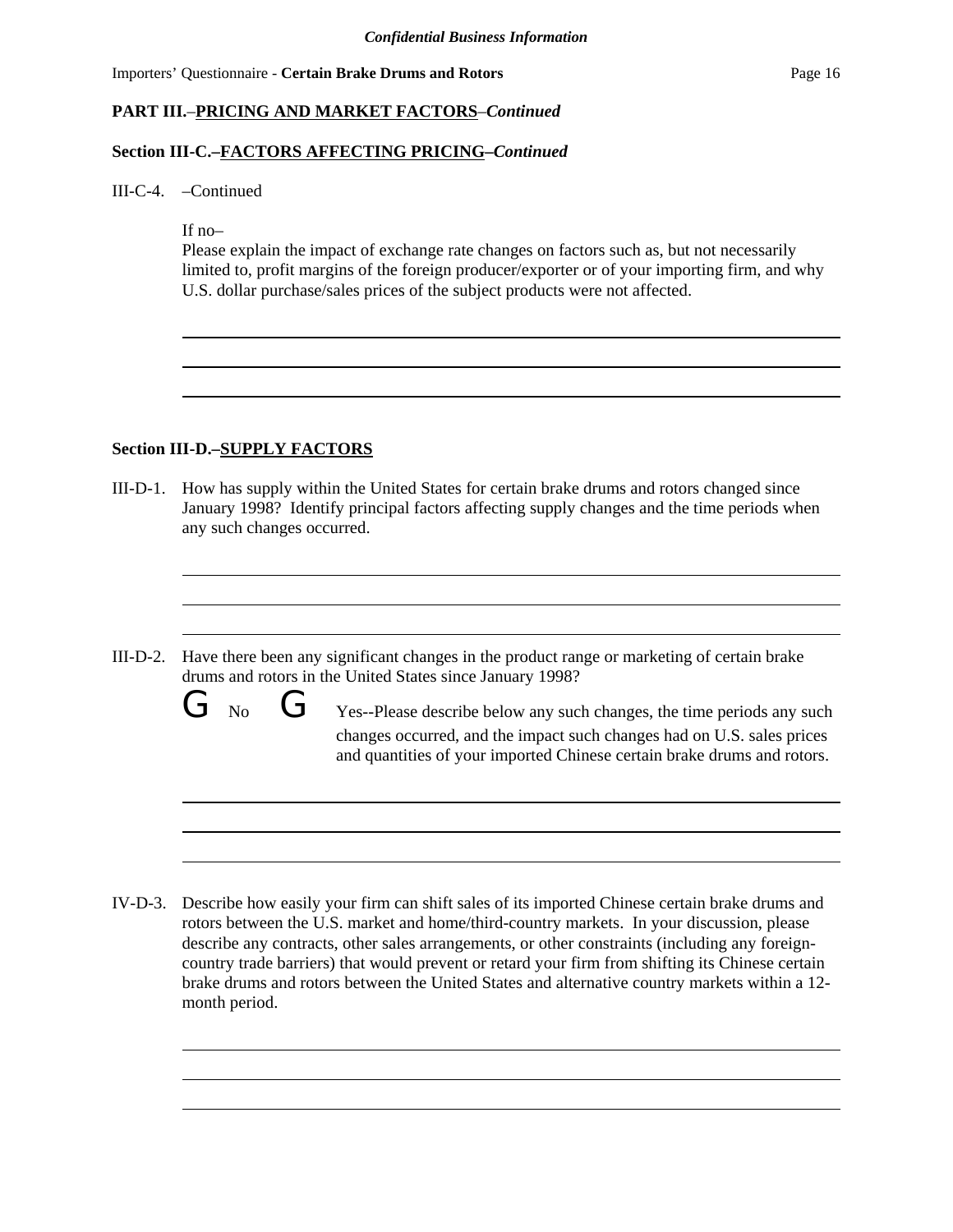## **PART III.**–**PRICING AND MARKET FACTORS**–*Continued*

#### **Section III-D.–SUPPLY FACTORS–***Continued*

IV-D-4. Please explain below differences between economy-line and premium-line certain brake drums and rotors sold in the U.S. market. In your discussion, please indicate when such products initially appeared in the U.S. market and identify specific product quality and feature differences, differences in types of vehicles using each type, and any other distinguishing factors between the economy and premium lines of certain brake drums and rotors.

III-D-3. Are there any certain brake drum and rotor products that are produced in the United States that you do not import from China? Yes \_\_\_\_ No \_\_\_\_ If yes, identify these products and explain why you do not import such products from China and identify the use(s) and potential U.S. market in expected annual consumption of the number of such products. Also, identify any certain brake drum and rotor products that you import from China that, although not identically the same, nonetheless compete with such U.S.-produced products.

## **Section III-E.–DEMAND FACTORS**

III-E-1. a) Is the U.S. certain brake drum and rotor market subject to business cycles, product cycles, seasonal factors, and/or conditions of competition distinctive to this product industry? If yes, please identify occurrences and the dates of such occurrences since January 1998 and provide estimates of the duration of any such cycles.

b) How has demand for certain brake drums and rotors within the United States and, if known, outside the United States changed since January 1998? Identify the principal factors affecting any such changes.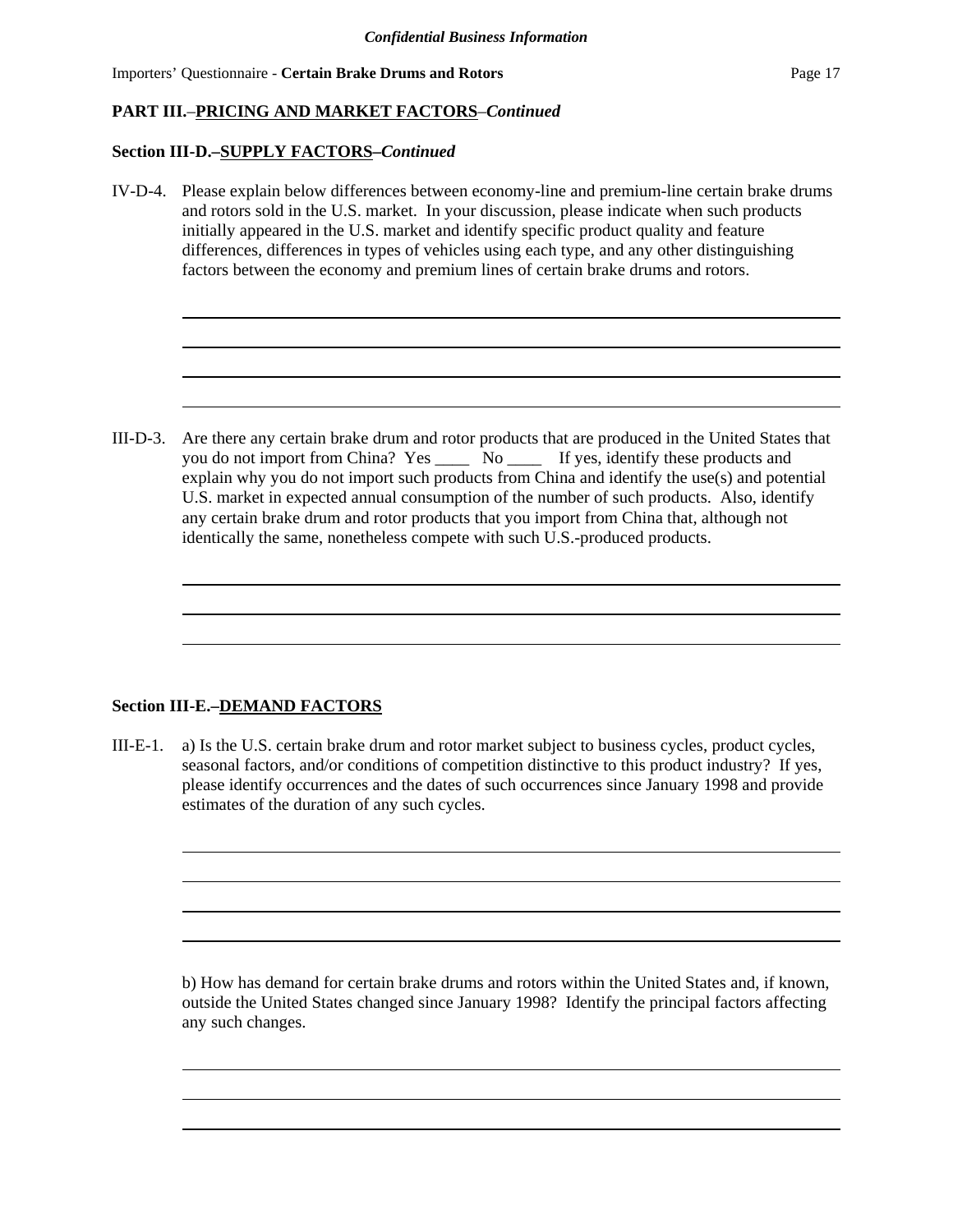# **PART III.**–**PRICING AND MARKET FACTORS**–*Continued*

## **Section III-E.–DEMAND FACTORS–***Continued*

III-E-2. Please identify the top three U.S. end-use markets for the certain brake drums and rotors that you import from China, and describe the specific certain brake drum and rotor products that your firm imports for each of these markets. Also estimate the percentage (or range of percentages) of total costs to produce each such end use product accounted for by the certain brake drums and rotors.

*Substitution in demand refers to products that can, based on market price considerations and consumer/user preferences/technical requirements, reasonably be expected to substitute for each other when the price of one product changes vis-a-vis the price of the other product–some consumers/users may require greater price changes than others before they switch among the alternative products.*

Discuss substitution in demand between certain brake drums and rotors and alternative (other types of) products (questions III-E-3 through III-E-4).

- III-E-3. What alternative products (such as, but not exclusively, OEM brake drums and rotors) may substitute for certain brake drums and rotors in their end uses in the United States, and how frequently does any such substitution occur? For each such alternative product, also discuss the specific end use(s) where substitution occurs.
- III-E-4. Have there been any changes in the number or types of alternative products that can be substituted for certain brake drums and rotors in the United States since January 1998?

| $\mathbf{U}$ No | Yes--Please explain. |
|-----------------|----------------------|

Discuss substitution in demand among various certain brake drum and rotor products (questions III-E-5 through III-E-6).

III-E-5. What certain brake drum and rotor products substitute for each other in the United States, and how frequently does any such substitution occur? For each such pair of products also discuss the specific end use(s) where such substitution may occur.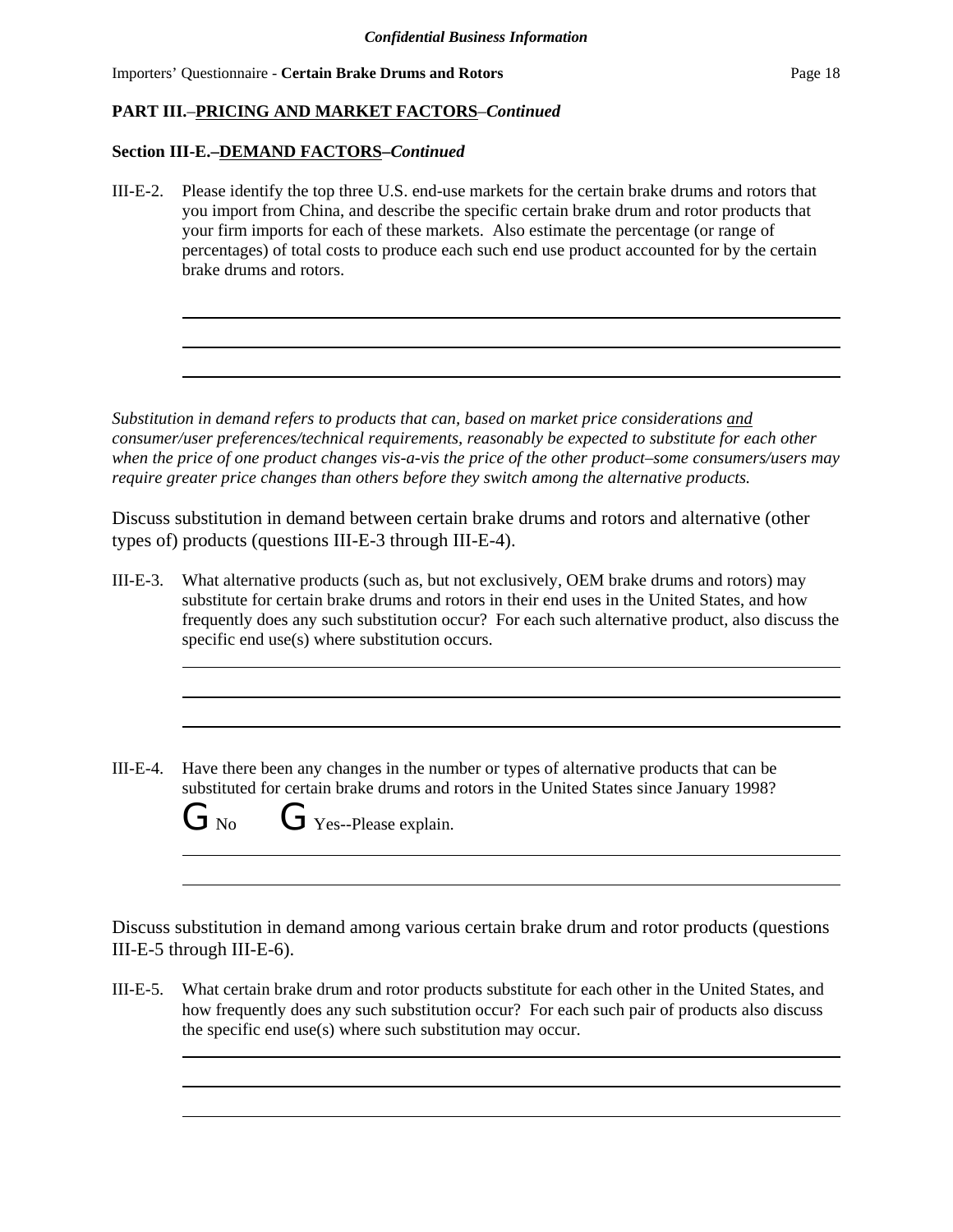## **PART III.**–**PRICING AND MARKET FACTORS**–*Continued*

### **Section III-E.–DEMAND FACTORS–***Continued*

III-E-6. Since January 1998, have there been any changes in certain brake drum and rotor products that can substitute for each other in the United States?

 $G_{\text{No}}$   $G_{\text{Yes-Please explain}}$ .

III-E-7. Are all certain brake drum and rotor products produced in the United States, imported from China, and imported from other countries used interchangeably (i.e., can they physically be used in the same applications)? Please indicate below, using "A" to indicate that the products from a specified country-pair are *always* interchangeable, "F" to indicate that the products are *frequently* interchangeable,"S" to indicate that the products are *sometimes* interchangeable,"N" to indicate that the products are *never* interchangeable, and "0" to indicate *no familiarity* with products from a specified country-pair.<sup>1</sup>

| <b>Country-pair</b>                                                                                                                                                                                                                                                       | <b>United States</b> | China | Other |  |  |
|---------------------------------------------------------------------------------------------------------------------------------------------------------------------------------------------------------------------------------------------------------------------------|----------------------|-------|-------|--|--|
| <b>United States</b>                                                                                                                                                                                                                                                      |                      |       |       |  |  |
| China                                                                                                                                                                                                                                                                     |                      |       |       |  |  |
| <sup>1</sup> For any country-pair producing certain brake drum and rotor products which are sometimes or<br>never used interchangeably, please explain below the factors that limit or preclude interchangeable<br>use. Also, identify any "other" countries referred to. |                      |       |       |  |  |
|                                                                                                                                                                                                                                                                           |                      |       |       |  |  |
|                                                                                                                                                                                                                                                                           |                      |       |       |  |  |
|                                                                                                                                                                                                                                                                           |                      |       |       |  |  |
|                                                                                                                                                                                                                                                                           |                      |       |       |  |  |
|                                                                                                                                                                                                                                                                           |                      |       |       |  |  |
|                                                                                                                                                                                                                                                                           |                      |       |       |  |  |
|                                                                                                                                                                                                                                                                           |                      |       |       |  |  |
|                                                                                                                                                                                                                                                                           |                      |       |       |  |  |
|                                                                                                                                                                                                                                                                           |                      |       |       |  |  |
|                                                                                                                                                                                                                                                                           |                      |       |       |  |  |
|                                                                                                                                                                                                                                                                           |                      |       |       |  |  |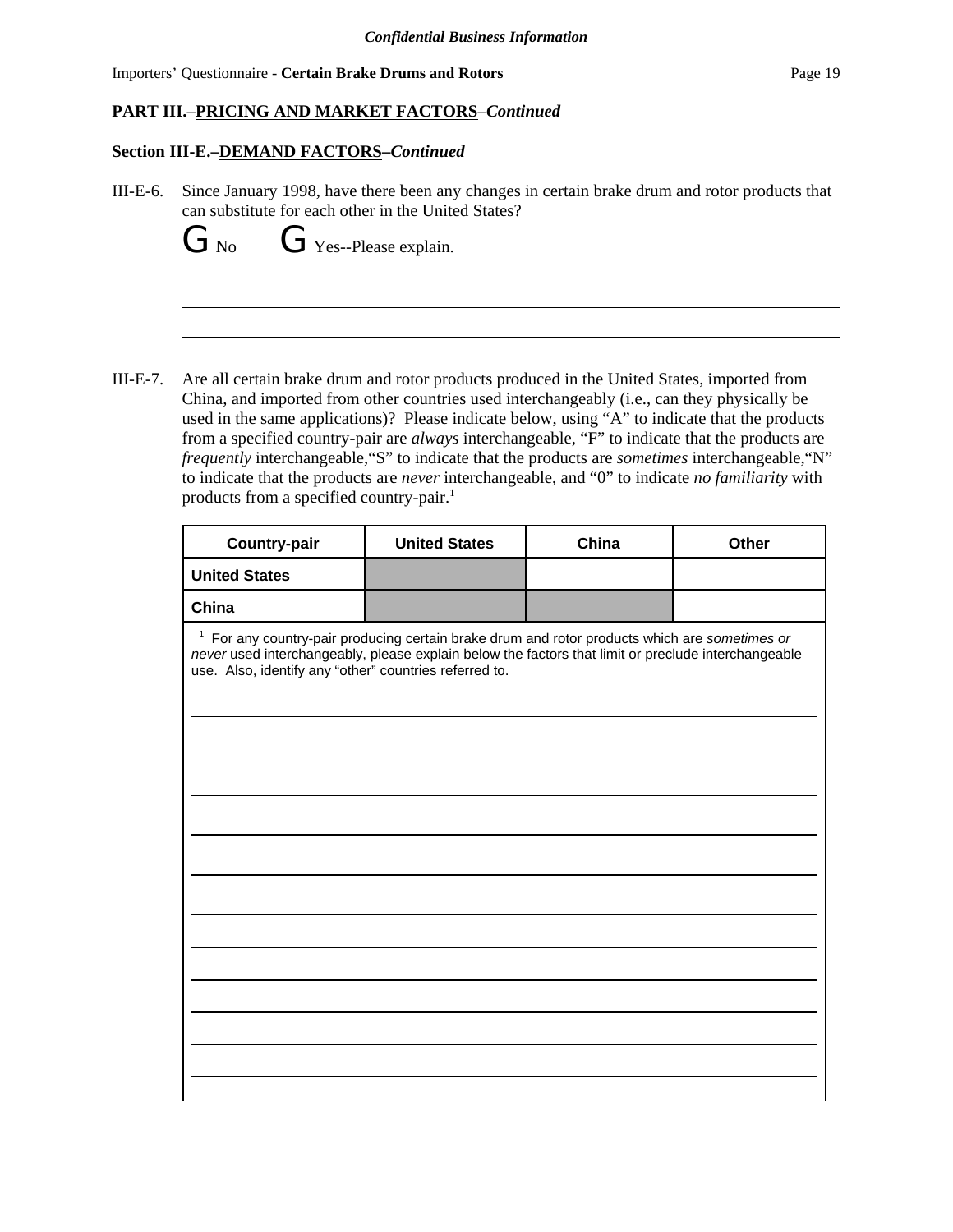### **Section III-E.–DEMAND FACTORS–***Continued*

III-E-8. Are differences other than price (i.e., quality, availability, transportation network, product range, technical support, etc.) between comparable certain brake drum and rotor products produced in the United States, imported from China, and imported from other countries a significant factor in your firm's sales of its imported Chinese products? Please indicate below, using "A" to indicate that such differences are *always* significant, "F" to indicate that such differences are *frequently* significant,"S" to indicate that such differences are *sometimes* significant,"N" to indicate that such differences are *never* significant, and "0" to indicate *no familiarity* with products from a specified country-pair.<sup>1</sup>

| <b>Country-pair</b>                                                                                                                                                                                                                                                                                                                                                              | <b>United States</b> | China | <b>Other</b> |  |  |
|----------------------------------------------------------------------------------------------------------------------------------------------------------------------------------------------------------------------------------------------------------------------------------------------------------------------------------------------------------------------------------|----------------------|-------|--------------|--|--|
| <b>United States</b>                                                                                                                                                                                                                                                                                                                                                             |                      |       |              |  |  |
| China                                                                                                                                                                                                                                                                                                                                                                            |                      |       |              |  |  |
| <sup>1</sup> For any country-pair for which factors other than price always or frequently are a significant factor<br>in your firm's sales of its imported Chinese certain brake drums and rotors, identify the country-pair,<br>the specific product, and report the advantages or disadvantages imparted by such factors. Also,<br>identify any "other" countries referred to. |                      |       |              |  |  |
|                                                                                                                                                                                                                                                                                                                                                                                  |                      |       |              |  |  |
|                                                                                                                                                                                                                                                                                                                                                                                  |                      |       |              |  |  |
|                                                                                                                                                                                                                                                                                                                                                                                  |                      |       |              |  |  |
|                                                                                                                                                                                                                                                                                                                                                                                  |                      |       |              |  |  |
|                                                                                                                                                                                                                                                                                                                                                                                  |                      |       |              |  |  |
|                                                                                                                                                                                                                                                                                                                                                                                  |                      |       |              |  |  |
|                                                                                                                                                                                                                                                                                                                                                                                  |                      |       |              |  |  |
|                                                                                                                                                                                                                                                                                                                                                                                  |                      |       |              |  |  |
|                                                                                                                                                                                                                                                                                                                                                                                  |                      |       |              |  |  |
|                                                                                                                                                                                                                                                                                                                                                                                  |                      |       |              |  |  |
|                                                                                                                                                                                                                                                                                                                                                                                  |                      |       |              |  |  |